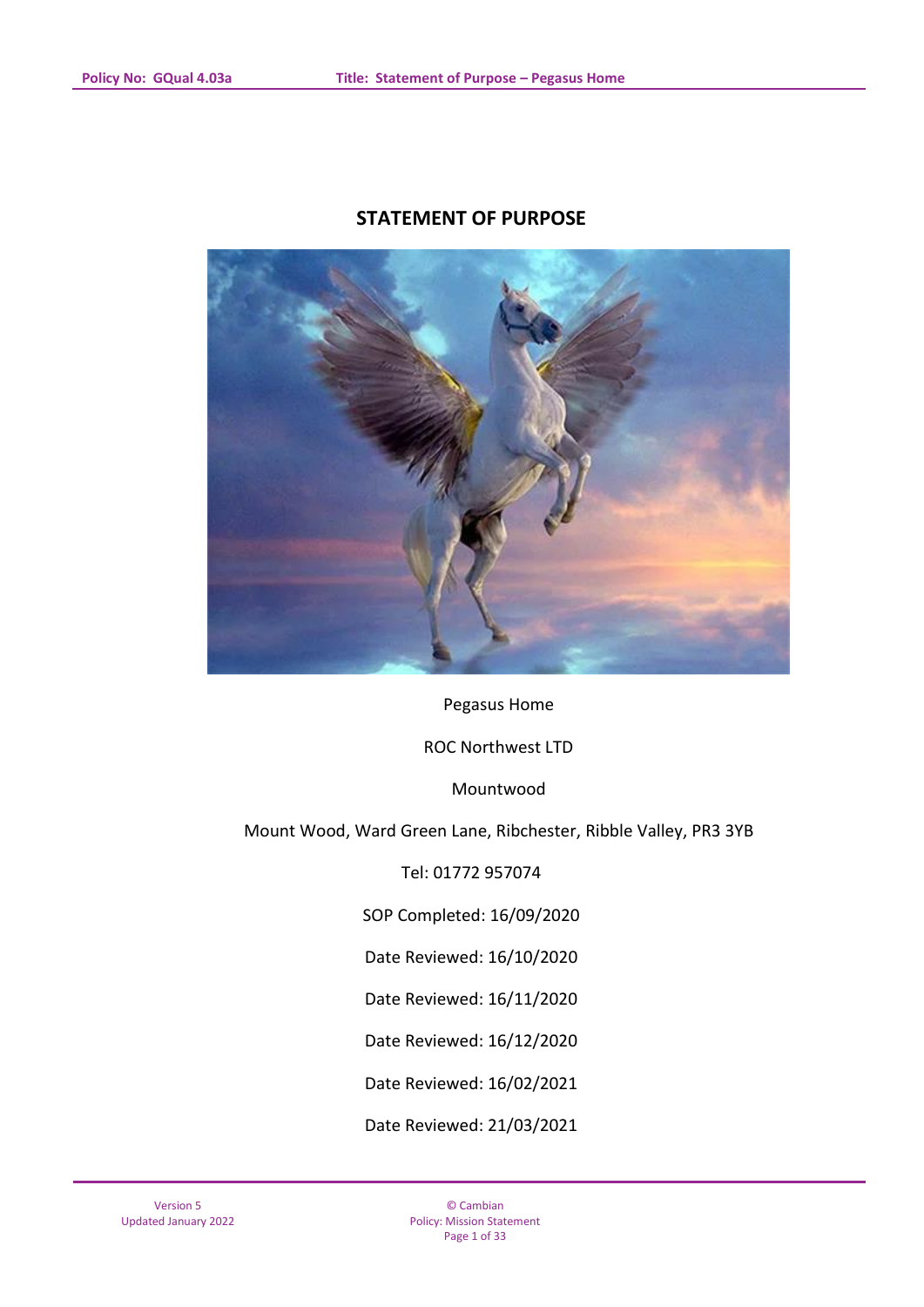Date Reviewed: 30/06/2021

Date Reviewed -07.09.2021-Rose Geraghty

Date reviewed-08.10.2021-Rose Geraghty

Date reviewed-10.01.2022-Rose Geraghty

Ofsted- Registration Number: 1258769

### **Contents**

### **1. Organisational Overview**

1.1 ROC Northwest Ltd

### **2. Quality and Purpose of Care**

- 2.1 Position Statement
- 2.2 Ethos of the Home (progressing outcomes)
- 2.3 Description of Accommodation
- 2.4 Location of the Home
- 2.5 Arrangements for Supporting Cultural, Linguistic and the Religious Needs of Children
- 2.6 Complaints
- 2.7 Access to safeguarding and behaviour management policies

# **3. Views, Wishes and Feelings**

3.1 Consultation and approach to consulting children on quality of care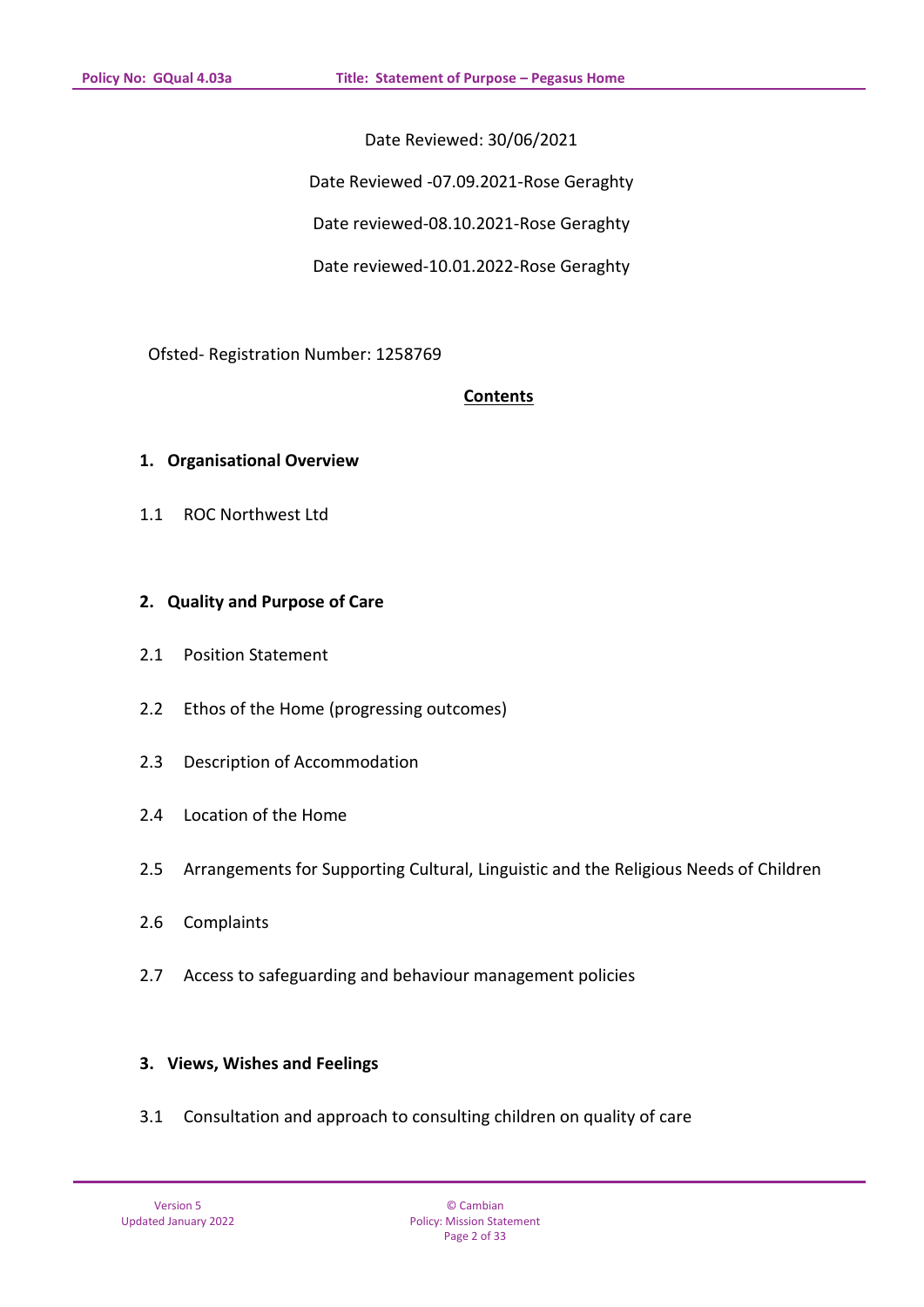- 3.2 Anti-discriminatory practice in respect of children and their families
- 3.3 Children's Rights

### **4. Education**

- 4.1 Special Education Need
- 4.2 Assessment and Recording
- 4.3 Guidance and Support
- 4.4 Arrangements for Education Reviews.
- 4.5 Details to support children with Special Educational needs.

### **5. Enjoy and Achieve**

5.1. How we ensure the young people enjoy and achieve

### **6. Health**

- 6.1 Arrangements to Protect and Promote Health
- 6.2 Details of the qualifications and professional supervision of staff involved in providing healthcare or therapy

### **7. Positive Relationships**

7.1 The arrangements for promoting contact between children, their families and friends

# 8 **Protection of Children**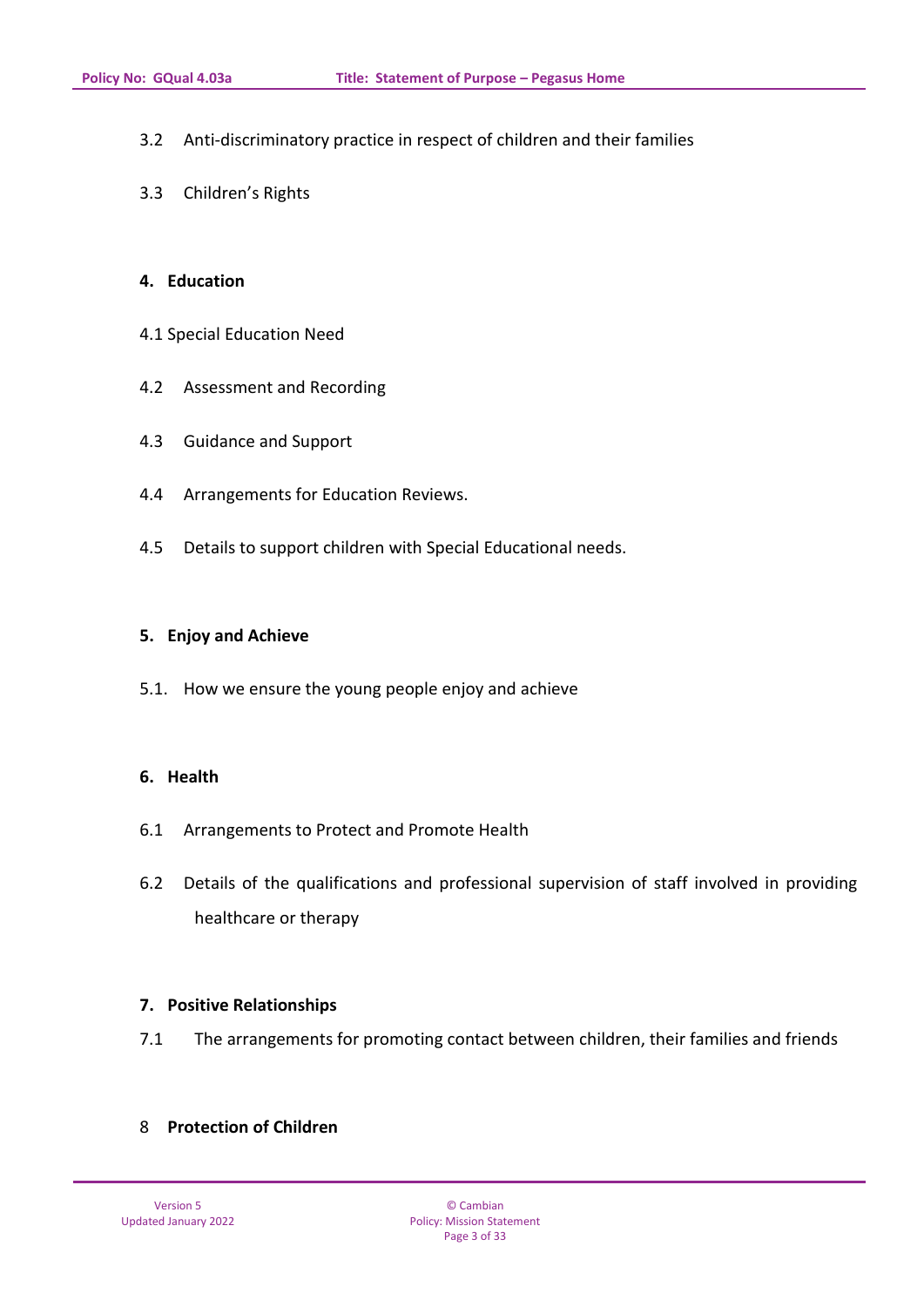- 8.1 The Homes approach to monitoring and surveillance of children
- 8.2 The vetting of staff and Visitors to Brook View.
- 8.3 Supervision of the young people
- 8.4 The School site approach to restraint in relation to children.
- 8.5 How persons working in the home are trained in restraint and how their competence is assessed.

#### 9 **Leadership and Management**

- 9.1 Details and work address of the Responsible Individual, The School Principle and Registered Manager
- 9.2 Details and Qualification and experience of Responsible Individual, The school Principle and the Registered Manager
- 9.3 Details of the experience and qualifications of staff, including any staff commissioned to provide education or Health care.
- 9.4 Details of the Staff / Management Staffing Structure of the home and Training
- 9.5 Gender Status of the home and positive role models.
- 9.6 Professional Supervision arrangements for staff, educators and Health Care Professionals.

### 10 **Care Planning**

- 10.1 Any criteria used for the admission of children of the home, including any policies and procedures for emergency admission.
- 10.2 Planned Referrals to Brook View Home.

### 10.3 Emergency referrals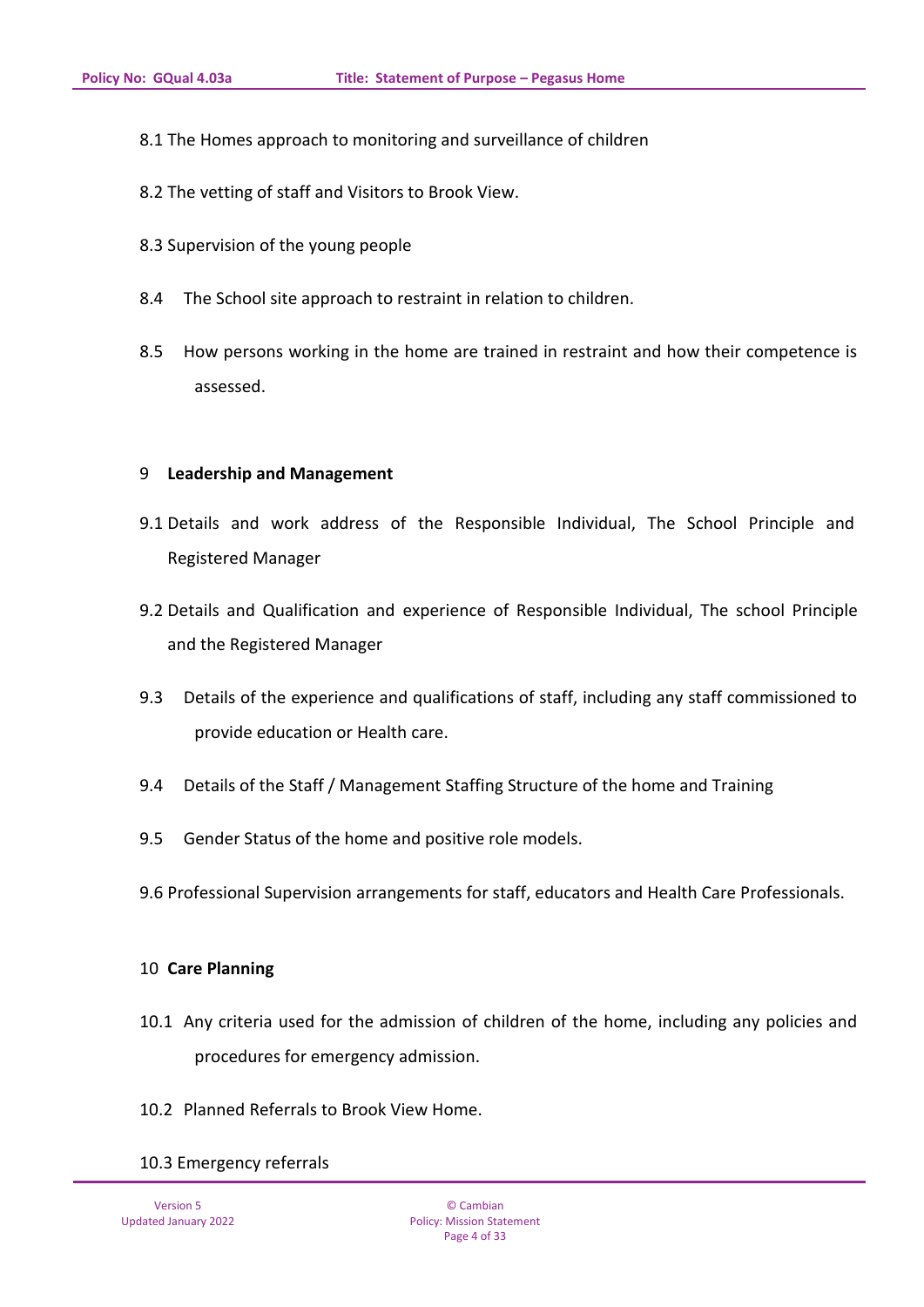10.4 Planned Admissions to Brook View School

### **11. Further Information**

# **Pegasus Home**

### **1. Organizational Overview**

### 1.1

We at Cambian group, are one of the largest providers of specialised care in the UK. We cater for both children and adults including those with challenging behaviours, complex needs, Autism, and Learning Disabilities. We offer specialist education, residential, mental health provisions and fostering services, ensuring that each child/young person and adult in our care achieve their personal best. At Cambian Group we provide tailored care packages in therapeutic environments and our highly dedicated and experienced staff teams support individuals to be empowered to progress towards a better life and prepare them to live as independently as they can. We provide services for more than 2,400 individuals in 286 services. We work with over 140 local authorities and employ more than 6,000 people. Our children's services aim to meet the needs of children across the spectrum of care. We provide a range of specialist services that support this ambition providing where possible every child the care, therapy and learning they need to ensure they achieve their personal best. We focus on delivering clear outcome for each person in our services.

# **2. QUALITY AND PURPOSE OF CARE**

# **2.1 A Statement of the range of needs of the children for whom it is intended that the children's Home is to provide care and accommodation.**

Pegasus home is part of ROC Northwest and is under the umbrella of the Care Tech group providing a high standard of care for children and young people aged 8- 19 years of age, offering 52-week residential provision for boys and girls with a diagnosis of Autism and are on the ASD pathway and they may have suffered trauma or other related conditions. We support children and young people with a wide range of learning difficulties including those with behavioral, social and emotional as well as mental health and communication issues.

They are children who are on the ASD pathway or will have similar needs. All our Children/ young people will have associated learning difficulties and at time display challenging behaviors. Our children/young people will have an Education, Health Care Plan (EHCP). To meet their individual abilities, both academically and communicatively, which will vary and may cover a wide range of needs. Pegasus in conjunction with Brook View school, maintains an ethos of individual learning through experiences with the aim to support our

© Cambian Policy: Mission Statement Page 5 of 33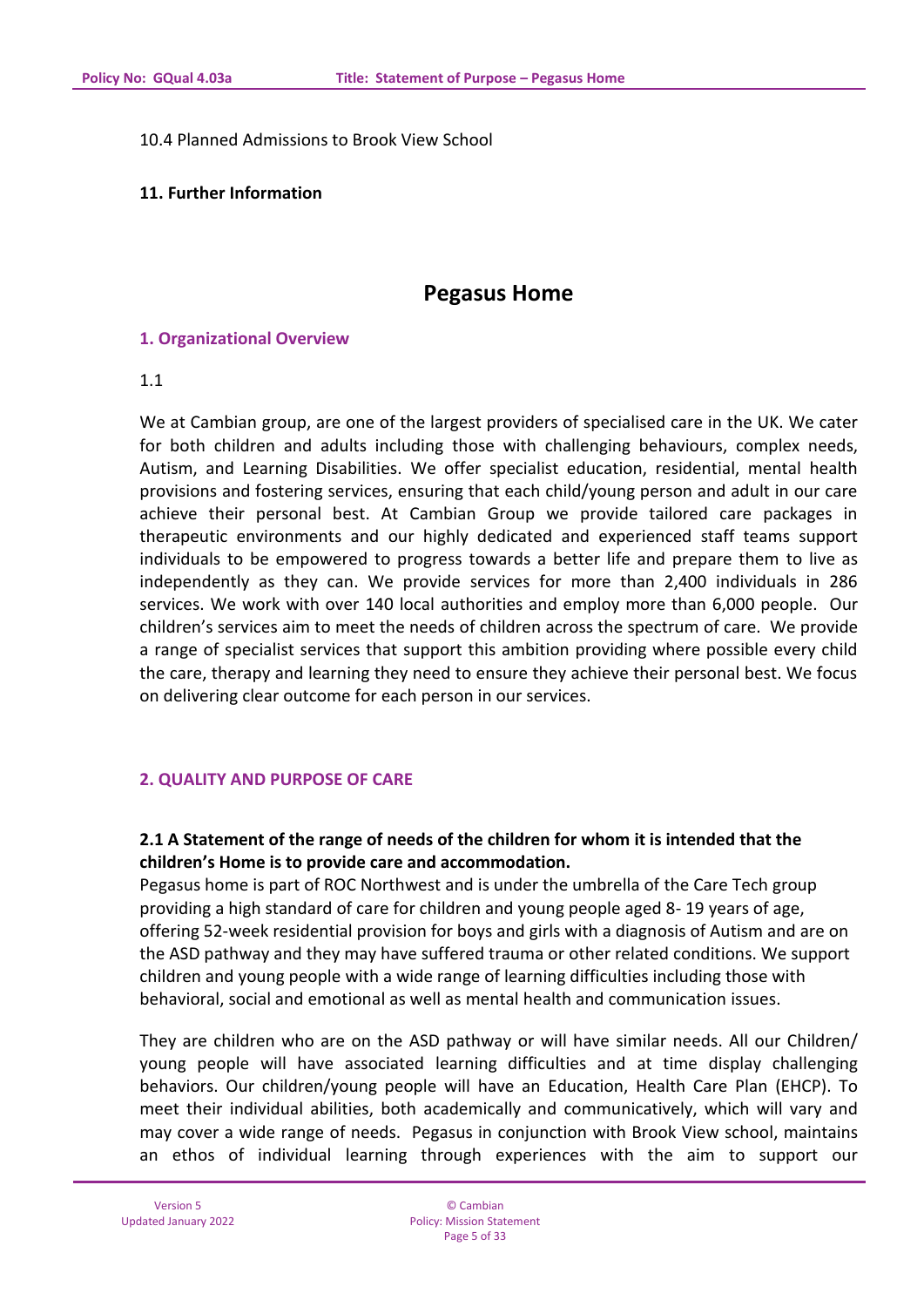children/young people to achieve a level of independence and appropriate community access at their individual level. This will include integrated clinical and therapeutic support through Brook view school. Pegasus- Brook View has 5 residential placements.

# **2.2 Details of the Home's ethos, the outcomes that the Home seeks to achieve and its approach to achieving them.**

The aim of Pegasus Children's home is for each of our children/ young people to achieve their personal best. This is defined by their care needs with support from staff and other agencies. Everything we strive to do is directed towards achieving their individual targets. Key objectives for our children/young people are to improve their communication skills, social skills including progress in self-management of behaviors independence and life skills, to increase selfawareness of physical health and well-being. This will be achieved through children and young people thriving in a nurturing safe environment that they see as their home. Children can use Tablets and other communication aids to support their feelings and wishes being heard, Young people are consulted about different aspects of their care, from food to off-site activities. We have a multi- cultural environment to help children and young people to have a sense of belonging and to experience their own cultures and beliefs. A positive multi-disciplinary approach is integrated into the home and school. The wellbeing of children and young people is the homes main objective with mutual respect for each other so that the home environment is a happy experience for everyone who lives and works there.

### **2.3 A description of the accommodation offered by the Home.**

Pegasus home is a 5 bedroomed home with en-suite bedrooms, a communal lounge; a quiet/computer room, a wet room, a communal kitchen and a utility room.

Pegasus Home is an inviting nurturing environment of warmth and comfort. The rooms are furnished and decorated to a high standard, and each room is equipped with furniture and surroundings that are familiar to our children/young people and that keeps them safe and all rooms are well maintained with safety of our young people paramount. The children are involved in choosing the décor of their bedrooms and personalising them with their individual style supported by the staff teams. Outside there is a spacious garden that is secure and safe, with a picnic bench and well-maintained play area which provides young people with a place for fun safely. Children/Young people have been involved in the flowerbed planting to enhance the garden while developing their skills and having their favourite colours to see.

School and Home function alongside each other to create a 'holistic approach' in meeting both the academic and the social needs of each individual child/young person. There is a learning centred philosophy that wraps all provisions around the child/young person to maximise their chances of success. The school and Home work alongside each other to create

© Cambian Policy: Mission Statement Page 6 of 33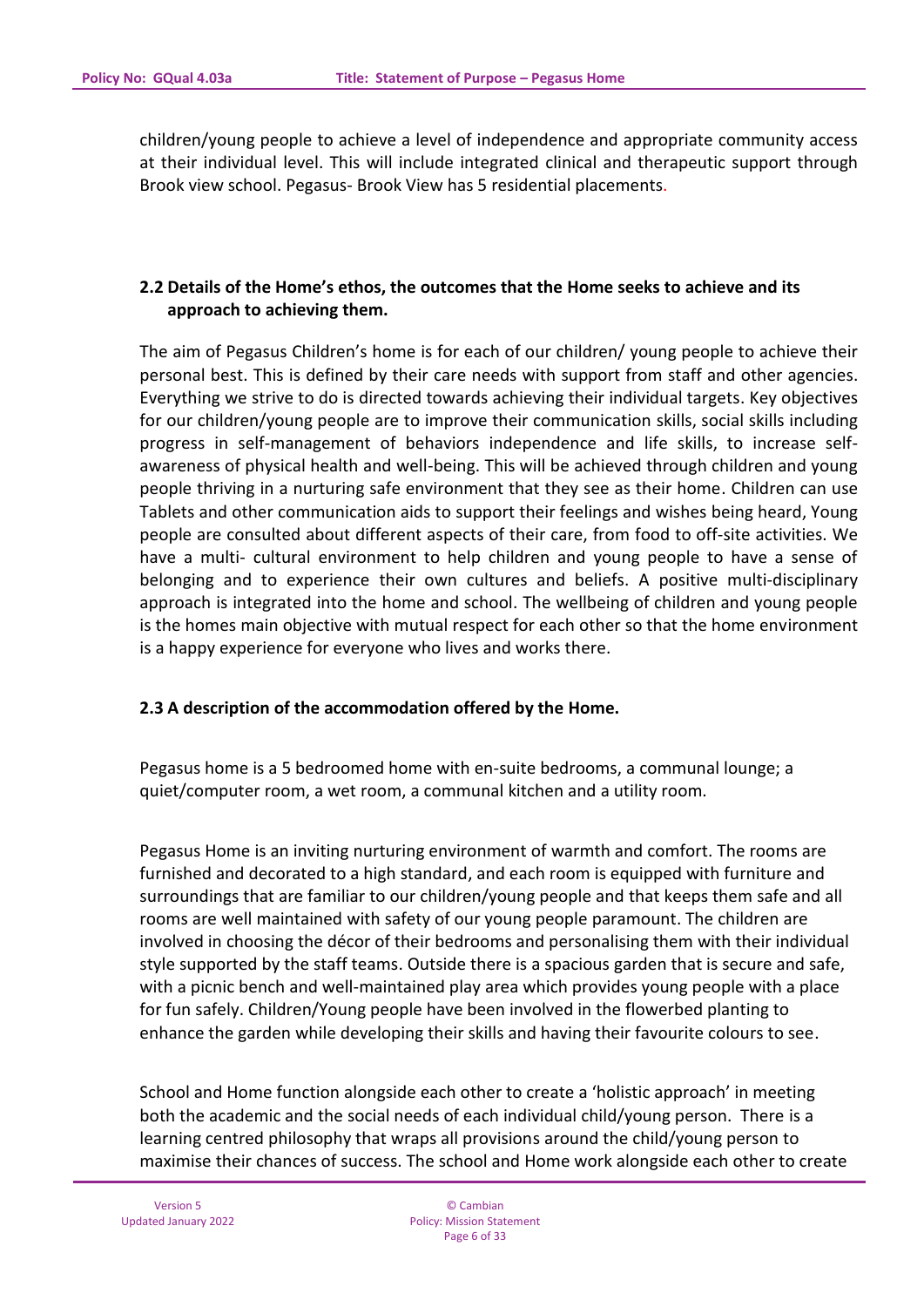joint IEP targets that are current to the young people's needs with evidence of progression both within the Home and school setting. The care, clinical and education staff liaise in weekly team meetings to provide evidence from the quality of life indicators that the young people are progressing in the identified areas of their IEP both within the Home and the education setting, ensuring that joint working is followed to improve outcomes for each child/young person.

**a - how accommodation has been adapted for the needs of children; At Pegasus there is a maintenance team who can make reasonable adjustments to the home to meet the needs of Children /young people we care for.**

**B- The age-range, number and sex of children for whom it is intended Accommodation is to be provided; with the age-range at Pegasus range 8yrs to 19yrs. It is a homely environment for up to 5 children/ young people.**

(c) The type of accommodation, including sleeping accommodation will be adapted should the needs of the child require this where it is reasonable to do so.

### **2.4 A description of the location of the Home.**

Our Pegasus Home is situated in Ribchester, Preston Lancashire, within a short distance from the seaside towns of Blackpool and Southport and in close proximity to public transport and bus routes. The home is on the Brook View School site and is a rural location but has close access to a local village and town, local shops such as clothes shopping, food shops and other shopping facilities are close by in Preston City. Within the local area there are a range of cultural and recreational facilities including parks, libraries, sports facilities, religious and cultural centers. It also enjoys a positive and friendly relationship with the neighbors and close local community. Within easy reach there is access to a wide range of educational and entertainment facilities including cinemas, museums, theatres and bowling alleys.

### **2.5 The arrangements for supporting the cultural, linguistic and religious needs of children.**

All young people's religious, cultural and linguistic needs will be supported fully. Staff will liaise with the young person, parents/carers and social workers regarding specific religious & cultural needs and make appropriate arrangements to facilitate them.

If a young person has particular cultural, linguistic or religious beliefs, and wishes to pursue those beliefs, it is important that they feel able to do so. The staff team at Pegasus -Brook View will always actively support young people in pursuit of their beliefs, whether that is by providing a certain choice of food or preparation of food, or by ensuring that the young person has transport to and from their chosen place of worship and personalizing their rooms with pictures or quotes from their belief/religion. We would also support them through access to

© Cambian Policy: Mission Statement Page 7 of 33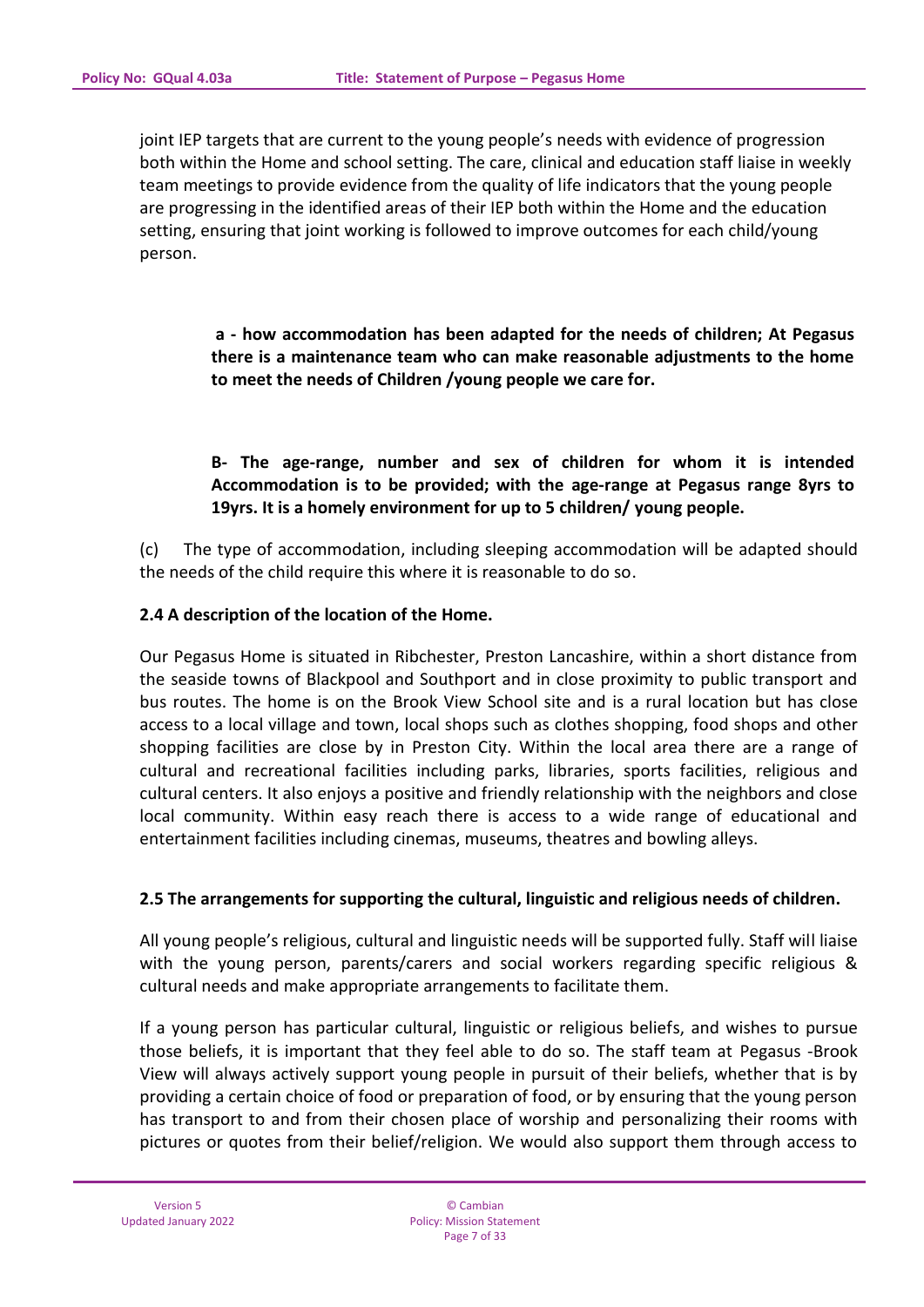people with similar backgrounds and via local amenities such as social groups or churches, mosques, temples, etc. We also encourage other young people to respect the religious, cultural and linguistic needs of others by introducing and sharing their experiences with theme nights and celebration of festivals.

In meeting the needs of young people from other ethnic groups and to combat racism within the Home, we aim to create a stable, accepting, caring environment, which will help to:

- **Enhance the young person's self-esteem.**
- **Provide the young person with coping strategies necessary for living in a society where they may experience, stereotyping and prejudice.**
- **Create a climate where racial and religious differences are acknowledged and valued and actively encouraged rather than ignored.**
- **Support visiting parents, relatives and friends to feel welcomed and supported in the home when they visit our children/ young people.**
- **Provide appropriate care for health and wellbeing where necessary. Staff to ensure of products or type of physical care should feel able to seek advice.**
- **Young people will be supported to practice any religious faith they wish to choose or any cultural norms for their society.**
- **Encourage acceptance of the young person's race in a positive way and for them to know that decimation for race and color are unacceptable.**
- **Challenge discrimination in whatever form it presents.**

All our young people benefit from a highly, individualized package to meet their needs, offering flexibility and choices with an appropriate amount of structure. We all recognise and respect each of our children/young people's dignity, privacy, diversity and independence needs at all times. Customs, rituals, religions and cultures values are respected and recorded where the individual is not able to express their wishes so that staff can support the individual child/young person to engage in activities.

Each child/young person has a Master Care File which includes all information relating to the Placement Plan and has a personalized learning and behavior support program linked to the individual's Education, Health Care Plan (EHCP) within which individual choice, community access and independence at the level of understanding will be paramount. These aims are enabled by giving our young people time and opportunity to engage in social activities, sports, hobbies and other leisure interests both on and off-site. For the young people living at Pegasus home much of these will be of a sensory and therapeutic nature. We have high expectations geared to each individual and are committed to helping our young people to reach their full potential.

All elements of the Placement Plan (within the Individual Master Care File) are contributed to by staff and, where applicable, the young person, social worker and parents to enable everyone around the young people, including care, therapy and education teams, to work

© Cambian Policy: Mission Statement Page 8 of 33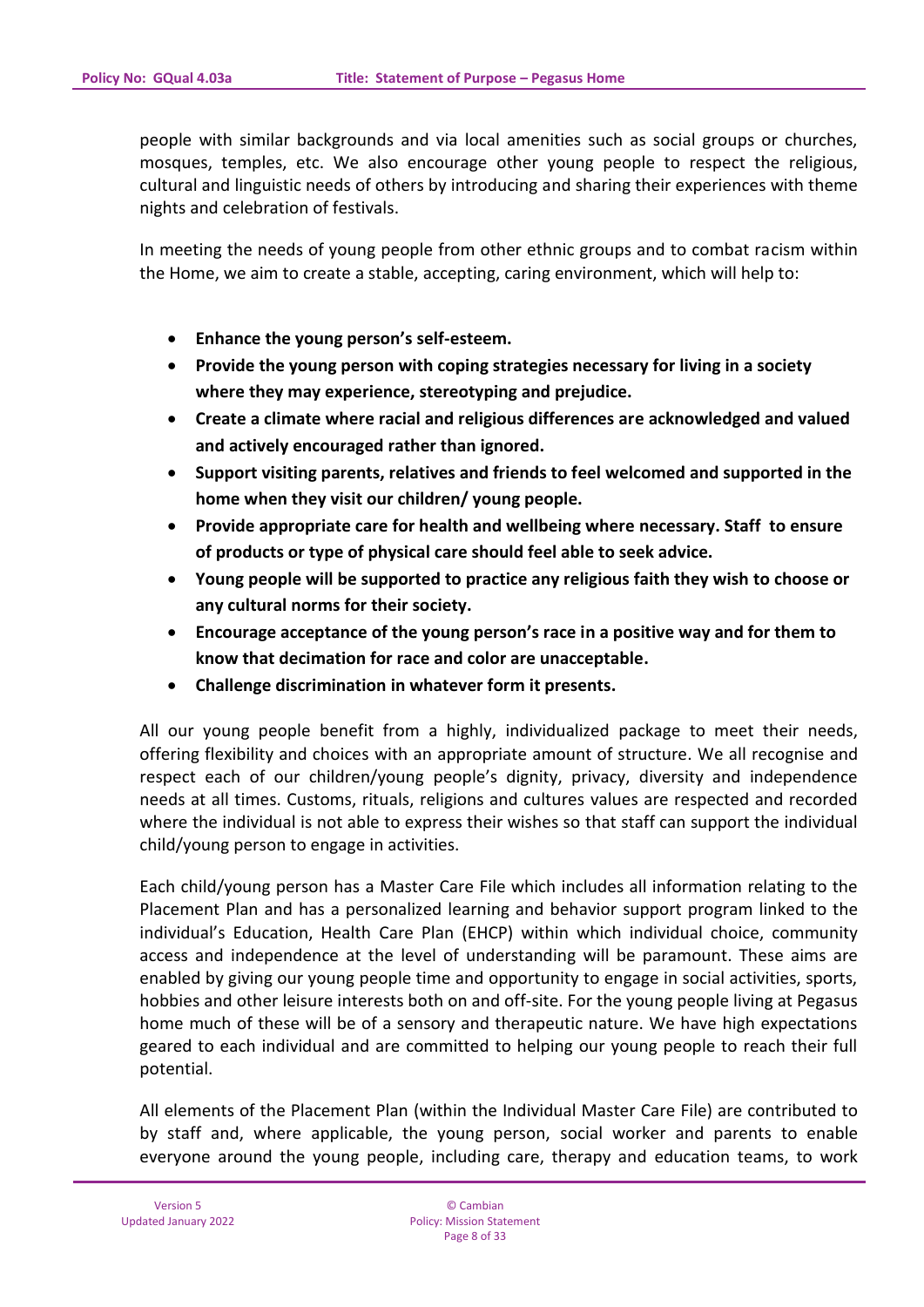consistently with shared individual Education Plans, considering any cultural, linguistic and religious needs. These are reviewed internally on a termly basis at EHCP Outcome meetings to support progress towards EHCP outcomes as agreed. As part of the ongoing placement review process, there are six-monthly reviews of the young person's progress, in which they are encouraged to participate and include their thoughts and feelings on the process. This opportunity for the Children/young people's voice may often be carried out by our Speech & Language therapist prior to the review and shared in visual content. The reviews will be carried out in conjunction with authority representatives and parents/carers and registered manager. Young people are encouraged to attend review meetings.

Our young people have to 2:1 staffing in the home and during education. Additional staff support is available to support challenging incidents should this be necessary or for community excursions. A waking night-staff team continues the support provided by day staff. Transport off-site is provided by mini-buses and people carrier with strict routines for each young person to meet their needs to transport safely. Our young people have access to local shops, as well as the coast with larger city amenities to hand. For those young people for whom this is a challenge, opportunities for similar experiences will be set up on-site or within other safe facilities. The safety of our children/Young people is paramount.

The company also has comprehensive quality assurance procedures in place to monitor and audit the service level of care provided at Pegasus home. Staff across teams are closely involved in this regular audit process to ensure that accountability and full understanding of service needs are aligned. We have a strong ethos of risk assessment as a safe means of enabling the young people to undertake activities that will be of benefit to them that has been developed within the home. Emergency procedures and fire precautions are clearly indicated throughout the buildings with 3 clear zonal evacuation procedures. There is a procedure in place for notification of significant events. Safeguarding is on every meeting and agenda and handovers.

Our Fire Precautions and Emergency Procedures are in line with the detailed Cambian policy. These procedures include fire safety training, fire evacuation drill, provision of fire extinguishers, fire notices, regular checking of fire doors, fire alarms and appliances and arrangements for reporting potential hazards. Pegasus-Brook View has a Business Continuity Plan which covers action to be taken in the event of any emergency.

Before appointment, all staff members are required to give permission for checks to be carried out at an enhanced level by the Disclosure and Barring Service. This, together with rigorous safer recruitment and selection procedures, ensures that only those who are entirely suitable to be working with our very special young people are permitted to do so. Independent Persons from the NYAS service are appointed by the company and assist in making sure all our young people at Pegasus home are well cared for. All staff members receive training in 'Awareness of Abuse', Mappa and 'Prevent' as well as in bullying, anti-discrimination, and the rights of the individual. Updates are annual and assigned to all staff via the Achieve e-learning system as well as through face-to-face safeguarding training; other workshops on this subject are held, which all staff must attend. Regular care-day-training sessions are organised, supported with a range of trainers.

© Cambian Policy: Mission Statement Page 9 of 33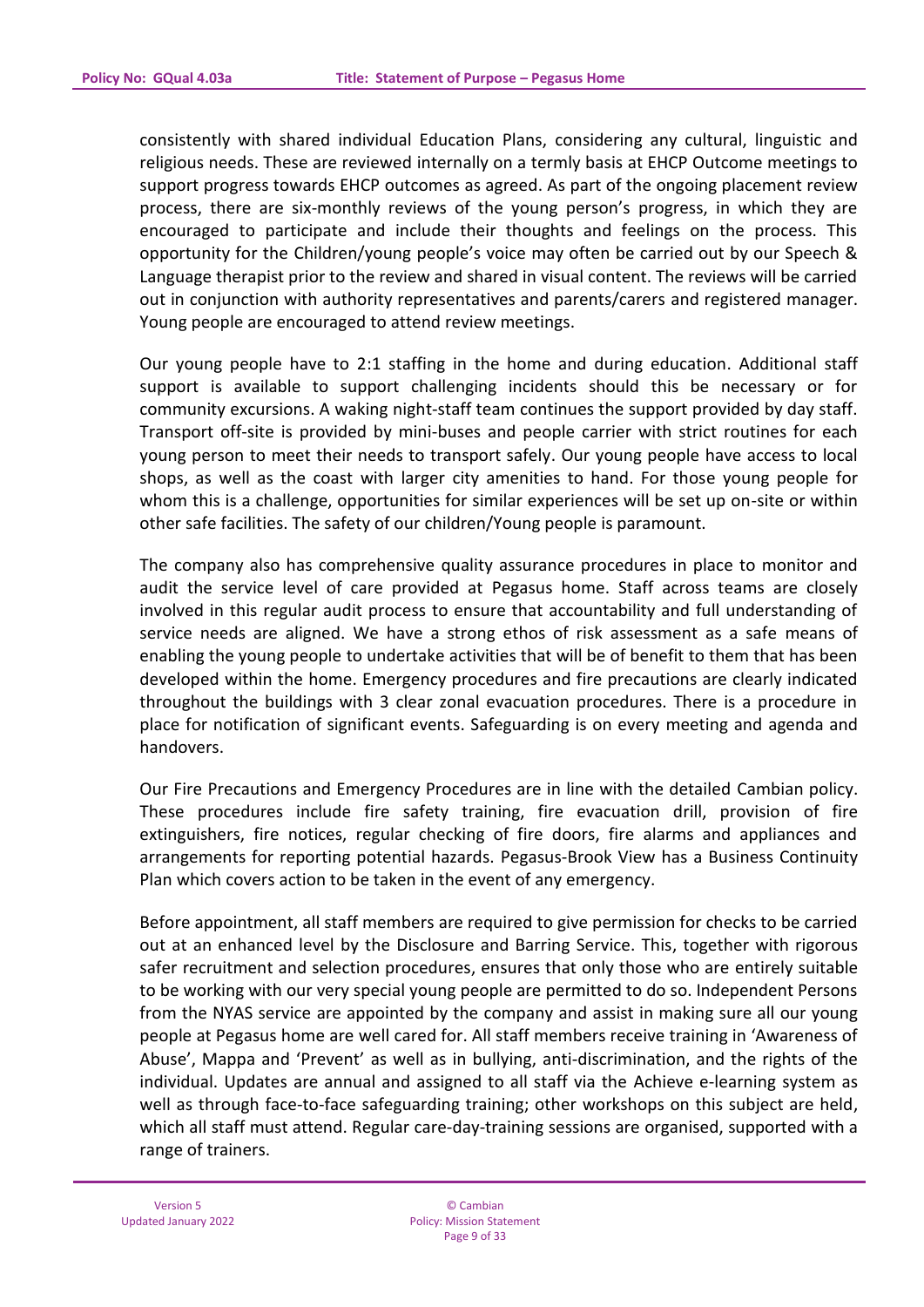# **2.6 Details of who to contact if a person has a complaint about the Home and how that person can access the Home's complaints policy. Local Advocacy for the young people.**

Pegasus home provides a professional, caring service to young people. It is important that the young people can voice a complaint about any issues during their placement. It is imperative that the Home provides a calm and approachable atmosphere and provides staff members who are experienced and committed to supporting young people in particular to solving issues effectively as they arise. For some of our young people who may have difficulties communicating their concerns could be supported by key workers, family advocacy and the independent visitor service to support them with this service.

We have local services in Preston available to the young people should they require Advocacy services. The services available to the young people are Children's Rights, NYAS, N-Compass- A free service available to Young People in Preston. The Local Authority of the young person should also access an Advocate for the young people on Admission this can also be the IRO allocated to the young person. All of this information is available to the young person in the children's Guide.

Clear concise and easy-to-understand Information on how to make a complaint is included in the information booklet which every young person is given when they arrive at our Home. The assigned Key worker will go through the complaint's procedure with the child/young person at a level they understand to ensure they have knowledge of the process. The child/young people within the Home are regularly supported and encouraged to express their opinions, views in a way that is best for them and to feel their feelings are important. There are occasions where most concerns can be resolved informally, but where necessary these will follow formal procedures. All young people have other channels in which they can seek support and are encouraged too through their families, social services, registered manager Regulation 44 visitor, Ofsted, independent visitors and advocates or agencies such as "Child Line".

We also have in place within the Home a child friendly complaint form which is accessible to all young people. All staff receive training on how to manage a complaint and who they should report this to. Staff are also aware of the role of outside agencies such as the Regulation 44 officer and Ofsted. A detailed log and file are kept on site detailing complaints, correspondence and outcomes which are monitored by the Regulation 44 officer and also Ofsted. These can also be viewed during compliance visits from local authorities. Any young person's involvement and views are also recorded.

© Cambian Policy: Mission Statement Page 10 of 33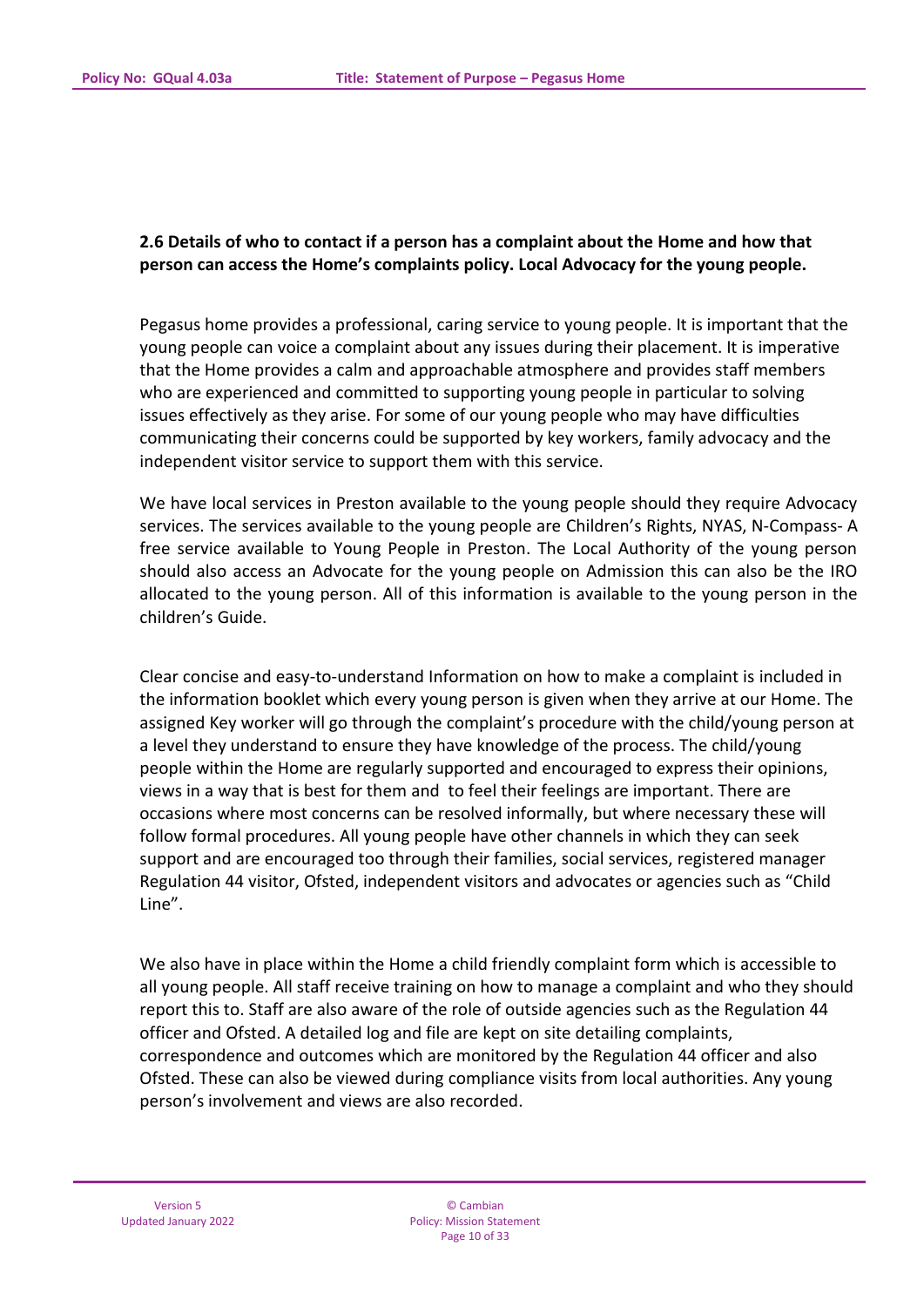A young person can also make a complaint or raise any concerns to their Social Worker should they wish to do so. A Children's Rights Officer can also be contacted if the young person does not feel that they are being listened to. The nominated officer would then make arrangements to visit and speak to the young person and follow up with any subsequent actions they felt were needed.

Also included in the booklet is a list of telephone numbers which the child/young person could ring to make a complaint, and the address and telephone number of our local National Commission which is:

The individual and their representative can at any time contact OFSTED to raise a complaint.

**Ofsted** National Business Unit, 3rd Floor Royal Exchange Buildings St Ann's Square Manchester M2 7LA

Tel: 0300 1231232

Email: enquiries@ofsted.gov.uk

All complaints are recorded in the Complaints File, which is reviewed by the Registered Manager and the Regulation 44 monitoring procedure. Our aim is to be able to deal with any complaints in an informal manner within 3 working days to seek a swift resolution. In the event that this is not possible, and the complainant wishes to take the formal route, we ensure this is acknowledged, investigated and addressed within an agreed timescale as detailed within our complaints policy and procedures. All staff are trained in this policy and copies are available to parents/carers, authorities and staff. Our children/young people have access to this in a simplified format. Posters and leaflets are available for children/young people and staff who are aware complaints can be recorded for the attention of our Group Directors. An independent Advocacy Service is available to all young people via NYAS. This is promoted to all young people.

© Cambian Policy: Mission Statement Page 11 of 33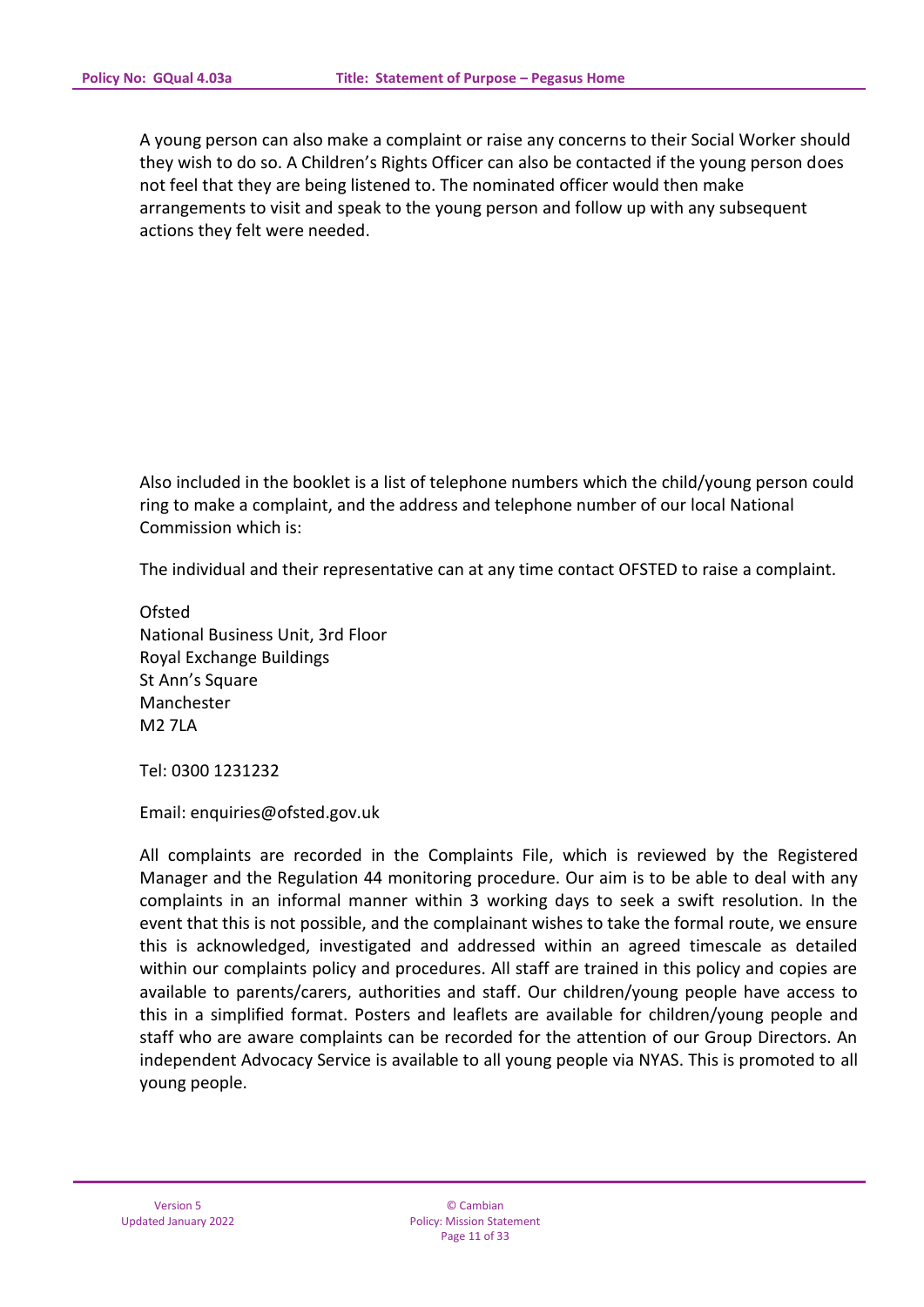**2.7 Details of how a person, body or organisation involved in the care or protection of a child can access the Home's child protection policies or the behaviour management policy.**

Call 01772957074 and request a written version to be posted.

### **3. VIEWS, WISHES AND FEELINGS:**

# **3.1 A description of the Home's policy and approach to consulting children about the quality of their care.**

The aim of Pegasus Home is to enable each and every one of our children/young people to achieve their personal best; however, this is defined by them or for them as to meet their need. Everything we do is directed towards achieving this aim. Key objectives for our Young people are the improvement of communication skills, social skills including progress in selfmanagement of their behaviors, independence and life skills, to increase self-awareness of physical health and well-being. Using Talking Mats, tablets and other communication aids, Students are consulted about different aspects of their care, from school food to off-site activities. We have a non-aversive, positive multi-disciplinary approach which is integrated across the home and all settings.

We also want our young people to have a voice within the school and we give opportunities for regular feedback through consultation and a range of issues to be discussed through regular student council meetings with the support of augmentative communication systems and advocacy from familiar staff members who can support our children /young people. In School our children/young people are encouraged to use an independent advocacy service. We also carry out student votes throughout the year on a range of topics. Children/Young people are made aware of and supported to use a robust student complaint system while in school. The Purple Postbox Project promotes an opportunity for open communication from students across the school. Not all of our students may understand the differences between requests, complaints and other communications. It is vital they have a range of means by which to communicate their views and thoughts. Our Speech and Language therapist ensures staff are familiar with individual's preferences and styles of communication.

### **3.2 A description of the Home's policy and approach in relation to:**

### **Anti-discriminatory practice in respect of children and their families**;

It is important that children with additional needs should have the same rights as all members of society, where these are appropriate and in their best interests.

Within the statutory framework provided by current legislation and regulations, staff at Pegasus home work to protect and promote on behalf of all people with special needs the right:

• to live full and independent lives to the maximum of their potential to a full, accurate and unbiased assessment of their special needs.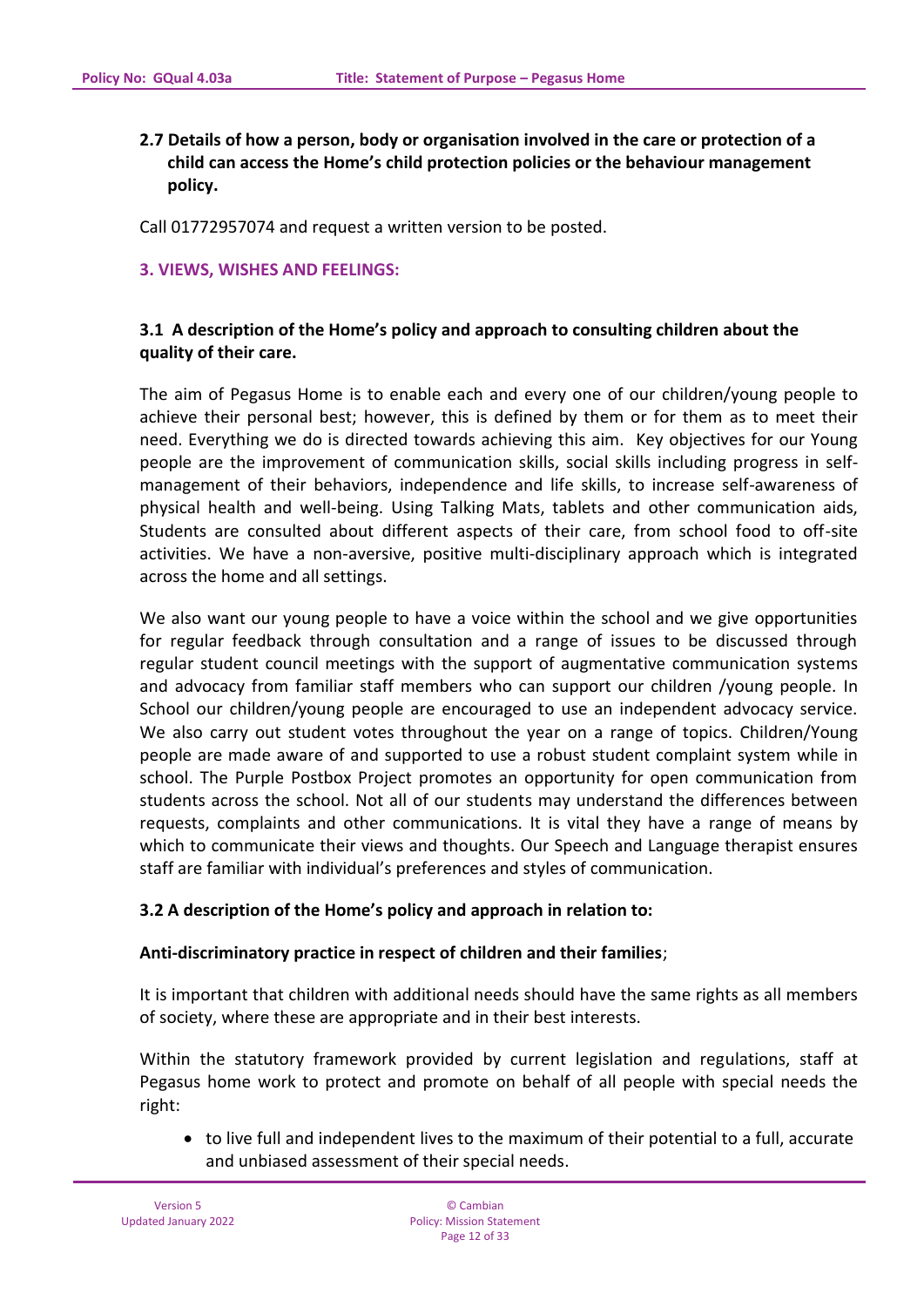- to a wide range of education, care, health and other associated support services required to meet all their needs.
- to be involved in decisions affecting their lives and to have their wishes, as far as possible, ascertained, and respected.
- to appropriate guidance, counselling and care which promote their physical, mental, and spiritual health and well-being.
- to safe, attractive, and comfortable living accommodation with privacy, to adequate food, clothing, space and other necessities of life.
- to the equipment, assistance and support services needed to enable them to live with dignity
- to the degree of freedom of movement which is consistent with their health, safety and well-being to participate in and benefit from cultural, entertainment, recreational and sporting activities where possible, to use facilities and services in the wider community
- to develop relationships without exploitation or coercion to the full protection of the law
- to be protected from all forms of abuse and from the fear or threat of abuse
- access to information contained in their personal records, where this does not conflict with statutory regulations or threaten their well-being.
- to have supportive intervention to promote positive behaviors' and to protect them from harm
- Have access to suitably qualified, experienced, and sympathetic staff in sufficient numbers to maintain quality of service.
- To have financial support sufficient to maintain their quality of life.
- to have links with home and family promoted and maintained to have positive recognition of cultural and religious diversity.

### **3.3 A description of the Home's policy and approach in relation to:**

#### **Children's Rights;**

our strongly held belief in the rights of the Children and young People in our care, we undertake the responsibility to promote them through the provisions we make for our Children and young People.

#### **4 EDUCATION:**

### **4.1 Special Educational Need.**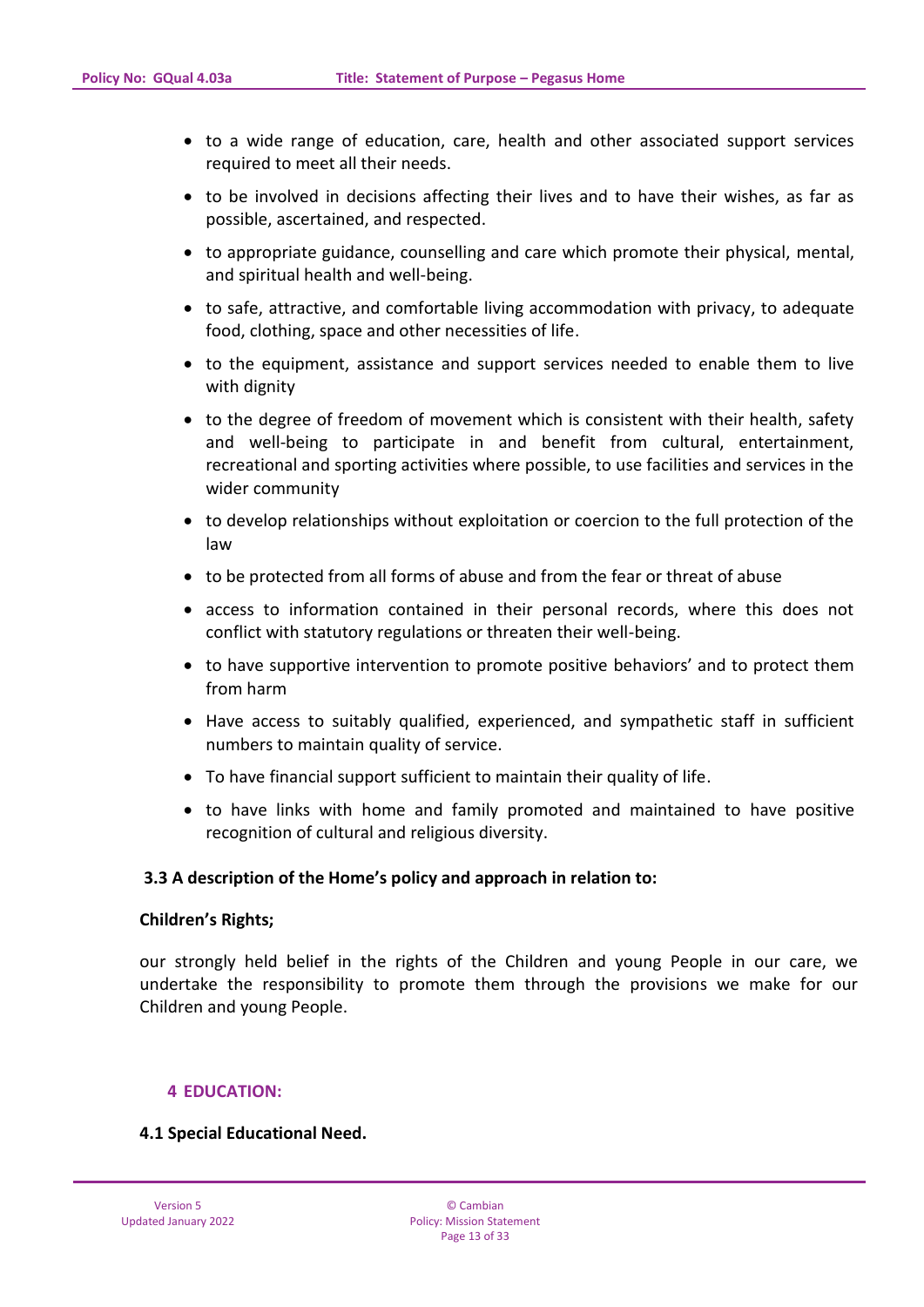We provide a structured, stimulating environment in which all children, including those with special educational needs, are valued, included, and supported to reach their full potential. We are aware that every child is unique, and all children develop at a different rate and have differing needs as they grow and meet the challenges of life outside the Home.

We work closely with the parents, liaise with other outside agencies, and monitor and review our policy and practice. Children with special educational needs will, be included in our Home's provision and they will be treated in exactly the same way as any other child. Children with special educational needs will be respected and treated as individuals. They will not be discriminated against and any negative attitudes or remarks made to or about children with special educational needs will be discussed with the school/ parents and any action needed will be taken.

We will be active in seeking advice and approach agencies to ensure the children's needs can be met. Young people with a Special Educational Needs (SEN) Statement will be supported by the Home. The Home will attend Annual Reviews of the SEN statements and Personal Educational Plan (PEP). The Home will work within our education policy, ensuring all children who have SEN will have their individual needs met. Staff from Pegasus will support the school to achieve the best for our children/young people by.

- promoting a sense of self-worth and personal identity.
- enable them to relate well to others and form good positive relationships.
- raise self-awareness.
- help children/young people to deal well with their emotions; and to
- have some understanding to distinguish right from wrong.
- The home offers each young person a range of enhanced learning experiences including, outdoor activities, work related learning. Young people's social skills and interactions in their community are supported by the staff team.

### **The home has the understanding that learning:**

- is a lifelong skill that goes far beyond school days and traditional classroom environments;
- can take place in a variety of settings;
- is more likely to take place when conditions for learning are best matched to a child's individual needs; and
- is more likely to be successful when the child/young person is involved in planning for his/her learning and has some responsibility for it.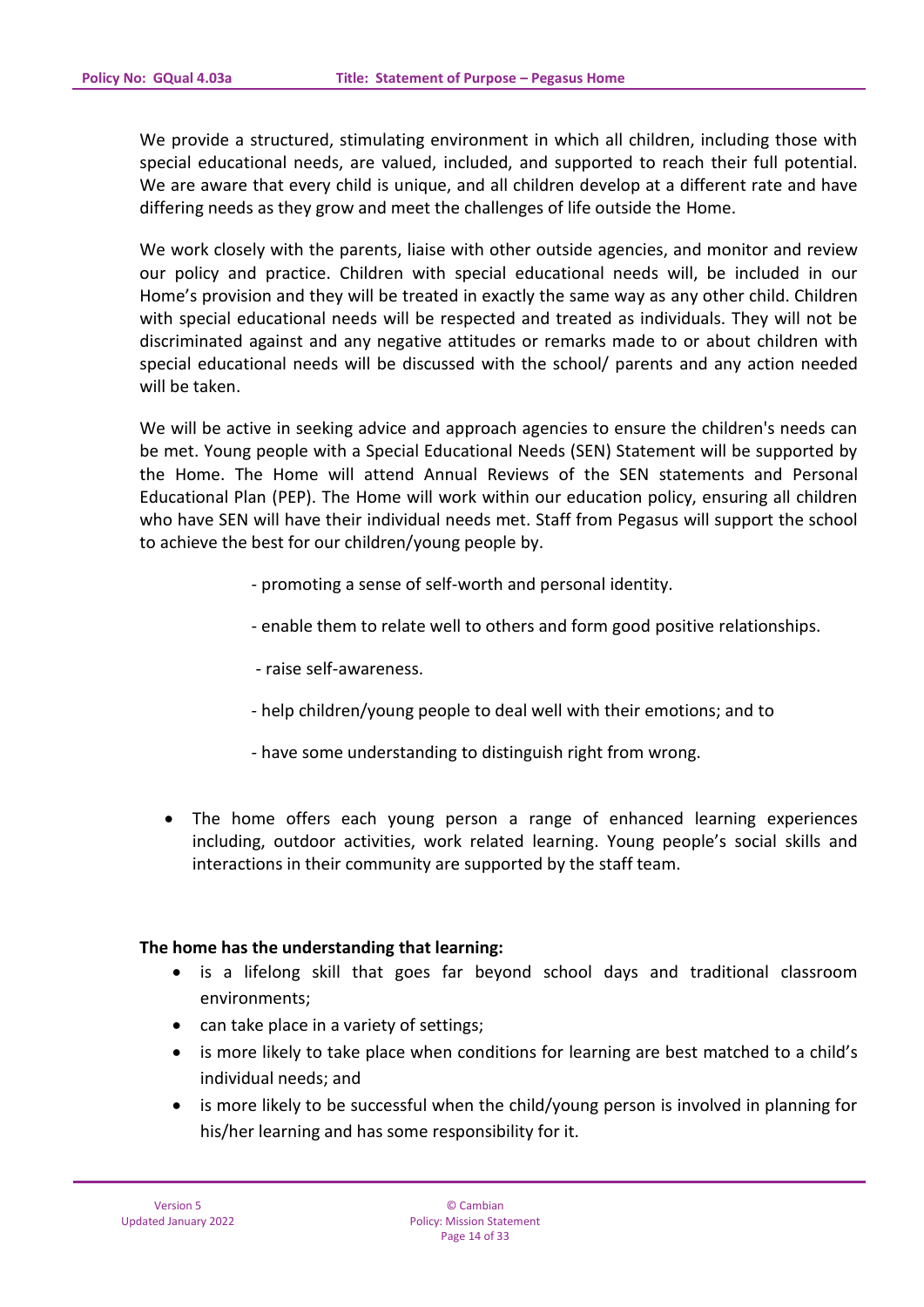### **However, we recognize that many children we care for have:**

- missed a lot of nurturing and have significant gaps in their skills to learning;
- disengaged from some or all aspects of their learning due to their past life experiences.
- lost confidence in their ability and in Adults due to their previous life experiences.
- poor self-image of themselves as and may lack confidence.
- reluctant to return to some or all aspects of learning for a variety of reasons**.**

# **4.3 Guidance and Support from Cambian Brook View School for Pegasus Residents:**

- Integrate different staff disciplines into a coherent service
- Develop training in teaching and learning for support staff
- Build and maintain staff's relationships with promoting active participation in choice about curricular and extracurricular activities

Having a focus on accreditation within the Education department has opened an opportunity to involve support staff in construction of an extended curriculum for all pupils. This will require a comprehensive training effort to enable the effective participation of support staff in the curriculum. This work will be complimented by the introduction of a 'hybrid' learning/care mentor role acting as a bridge between care and education.

### **4.4 Arrangements for Education Reviews**

Reviews are held on the school site between care staff, clinical and education. Actions are taken during these meetings and meetings requested with professionals should it be required due to risks, behaviours or concerns around a student's placement.

### **Annual SEN statement reviews are a legal requirement and are held to**

- to re-examine the Statement of Special Needs (where appropriate);
- to evaluate progress since the last review;
- to plan for the next 12 months.
- From Y9, reviews will include Transition Planning.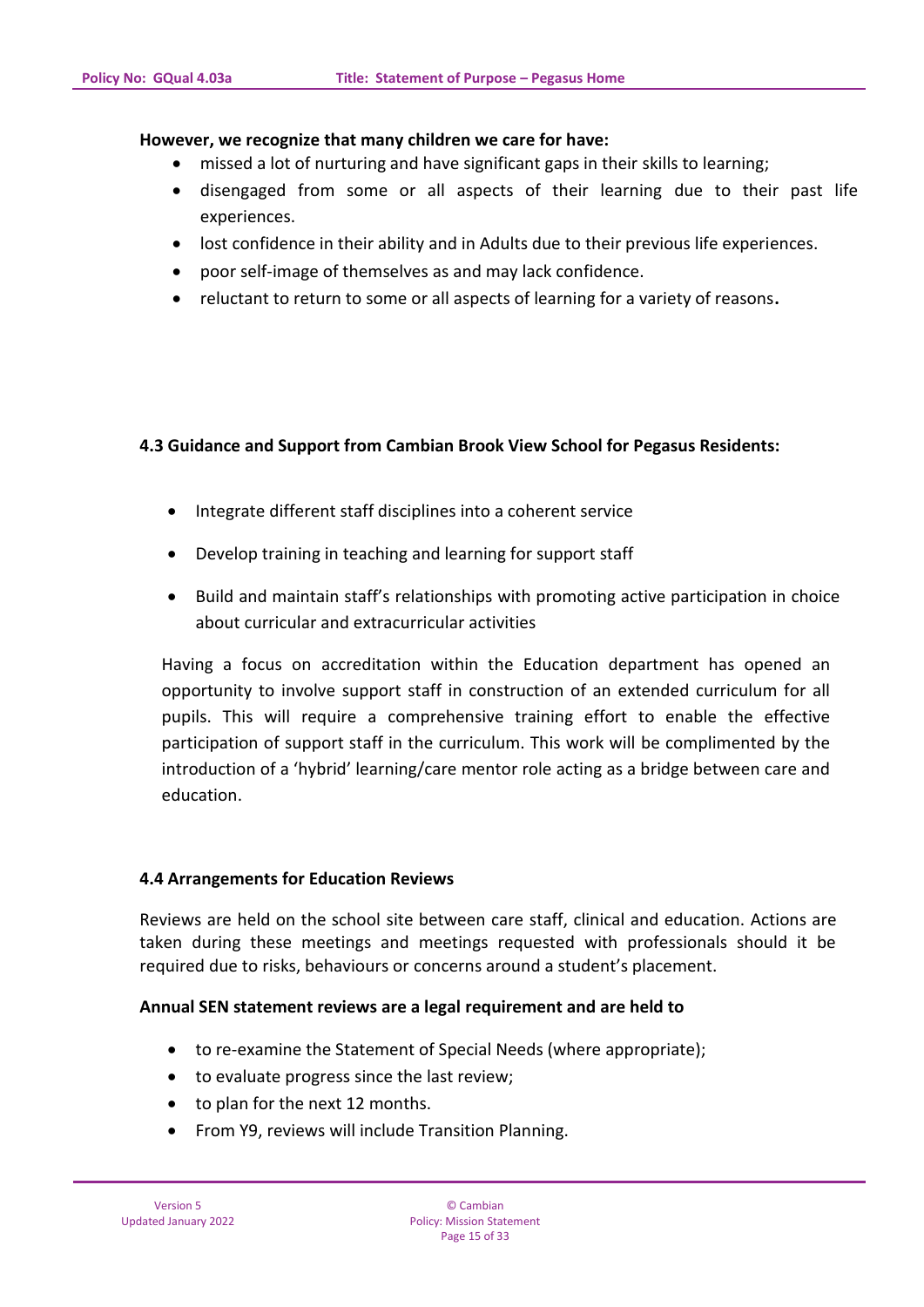**Transitional reviews – Staff will support children/young people in Year 9 at school and subsequent years to formulate a Transition Plan to help plan for future needs and also at the end of Y11.**

**During the Covid-19 outbreak all meetings were conducted via video or telephone conferencing.**

#### **4.5 Details of provision to support children with special educational needs.**

Each Student has an Individual Education Plan (IEP) which is linked to their Education, Health and Care Plan (EHCP) and is drawn up with staff across care, education and therapeutic settings to encourage consistency and enable small steps of progress. Outcomes are regularly reviewed by staff on an ongoing basis, with a formal internal review with all involved parties on a termly basis during the EHCP Outcomes meetings. Pegasus-Brook View has access to Cambian, diverse multi-disciplinary clinical team both on and off site.

Our clinical team works alongside and in partnership with the whole staff teams of care and education, providing training and support to ensure that the whole school environment is effective in meeting the therapeutic needs of the children/young people. We aim to ensure that all areas of need and objectives from the individual's EHCP are well provided for.

Clinicians contribute to a children/young people's IEP targets and will set and review clinical intervention targets that are based on assessment of children/young person's skills and functional needs.

**If the Home is registered as a school, details of the curriculum provided by the Home and the management and structure of the arrangements for education.**

#### **5. ENJOYMENT AND ACHIEVEMENT:**

# **5.1 The arrangements for enabling children to take part in and benefit from a variety of activities that meet their needs and develop and reflect their creative, intellectual, physical and social interests and skills.**

All young people placed at Pegasus home are given opportunities to participate in appropriate leisure activities which take account of their race, culture, language, religion, interest, abilities and their disabilities. Any young person who has a pursuit is encouraged and supported to follow their particular skill.

Birthday, cultural and religious festivals are celebrated where appropriate and the children/young people placed with us are encouraged to plan with staff their leisure activities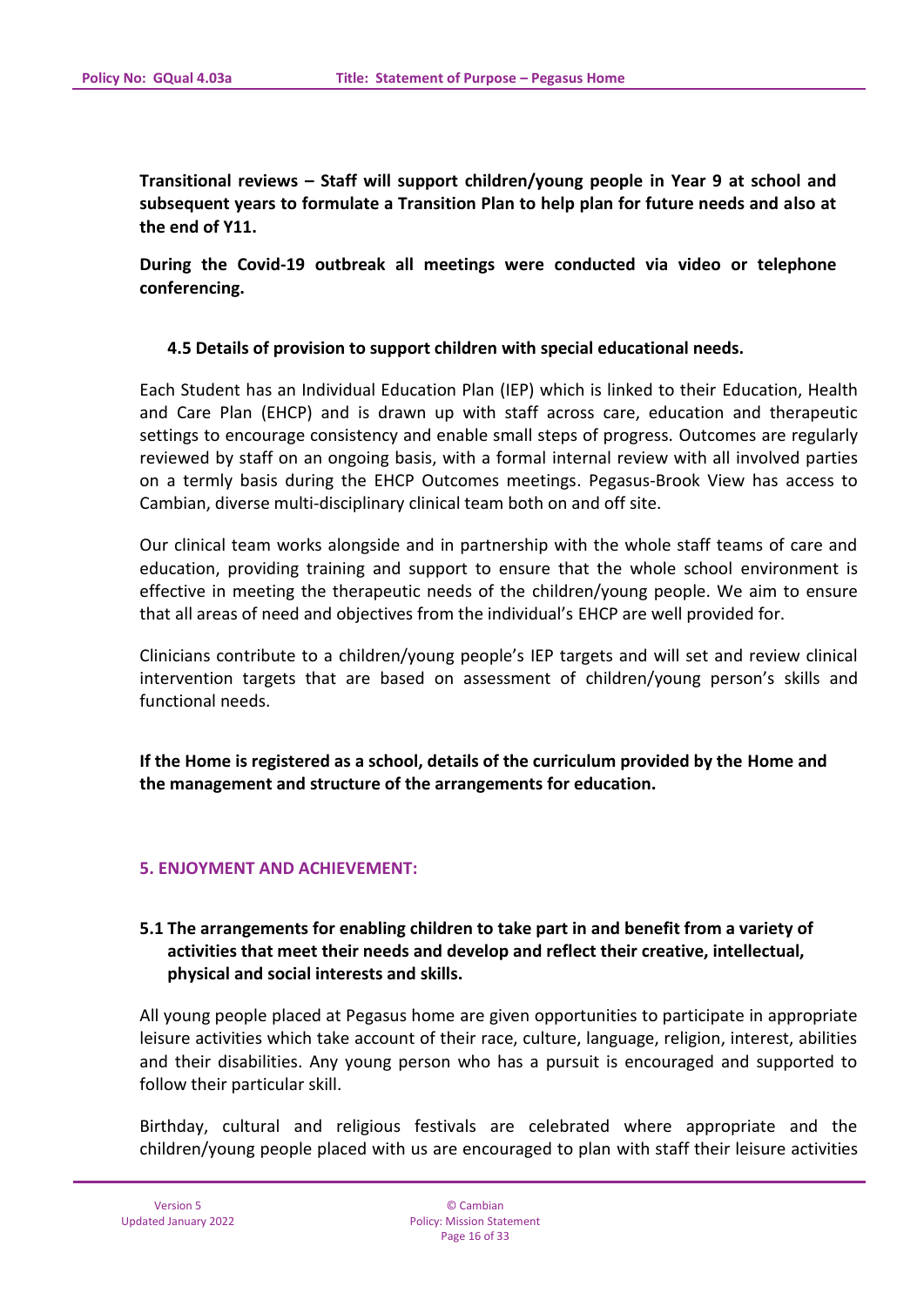and special events with members of their staff team for support. We also ensure that special occasions are followed with family members such as birthdays, Christmas, mother's and father's days and the young people are provided with the opportunities to make or buy presents and cards to send or give to their family members.

There are lots of Community resources in the local area for activities including Leisure centers, activity clubs and classes, youth clubs and voluntary organizations. Other activities that are available to the young people include swimming, badminton, squash, tennis, football, cycling, walking, iceskating, rollerblading, Go-Karting, horse riding, guitar lessons, dance classes, music and singing lessons. Any activity that staff feel is suitable for a child/young person may like to experience is sourced and risk assessed.

The young people are encouraged to read; to participate in art and crafts. Children are encouraged to explore their artistic potential through art and craft, music, poetry, song, creative writing. Resources are available within the Home for the young people to be able to take part in these interests.

The staff team helps the young people to choose and plan activities. The staff will use keyworker sessions and young person's meeting as an opportunity to suggest and support the young people with new or existing interests. The young people are encouraged to join in community activities such as youth club, scouts or trampoline club or a specialized, disco for young people with learning and physical disabilities so that they can meet new friends and develop social skills outside of the homes environment.

We recognize that young people who have diverse ethnic backgrounds may have specific needs which relate to their culture. We will liaise with specialist agencies and communities to ensure their health and cultural needs are met and promote multi-cultural awareness in the Home to enhance understanding for staff and young people alike, and will support any resident in forming links with others of their religious persuasion in the local community and will provide materials necessary for them to follow their chosen religion and/or continue their faith or belief. The young people enjoy the variety of foods provided and are educated to promote cultural awareness. Halal meat is purchased by the home to support a young persons faith beliefs.

Young people can achieve through positive rewards on the 'E-praise' system which are points linked to behavior, attendance and attainment in partnership with the home. Points are awarded to young people for being kind or peer support as well as being on time at school or working hard in a lesson. This supports both the home and school within Brook View values of what society expects within the community are part of the home/school environment.

During the Covid-19 outbreak it was restricted on what activities the Home could access. Therefore, there was a structured in-house activity program, which will involve computer time; board games, baking, arts and crafts etc.

#### **6. HEALTH:**

Version 5 Updated January 2022

© Cambian Policy: Mission Statement Page 17 of 33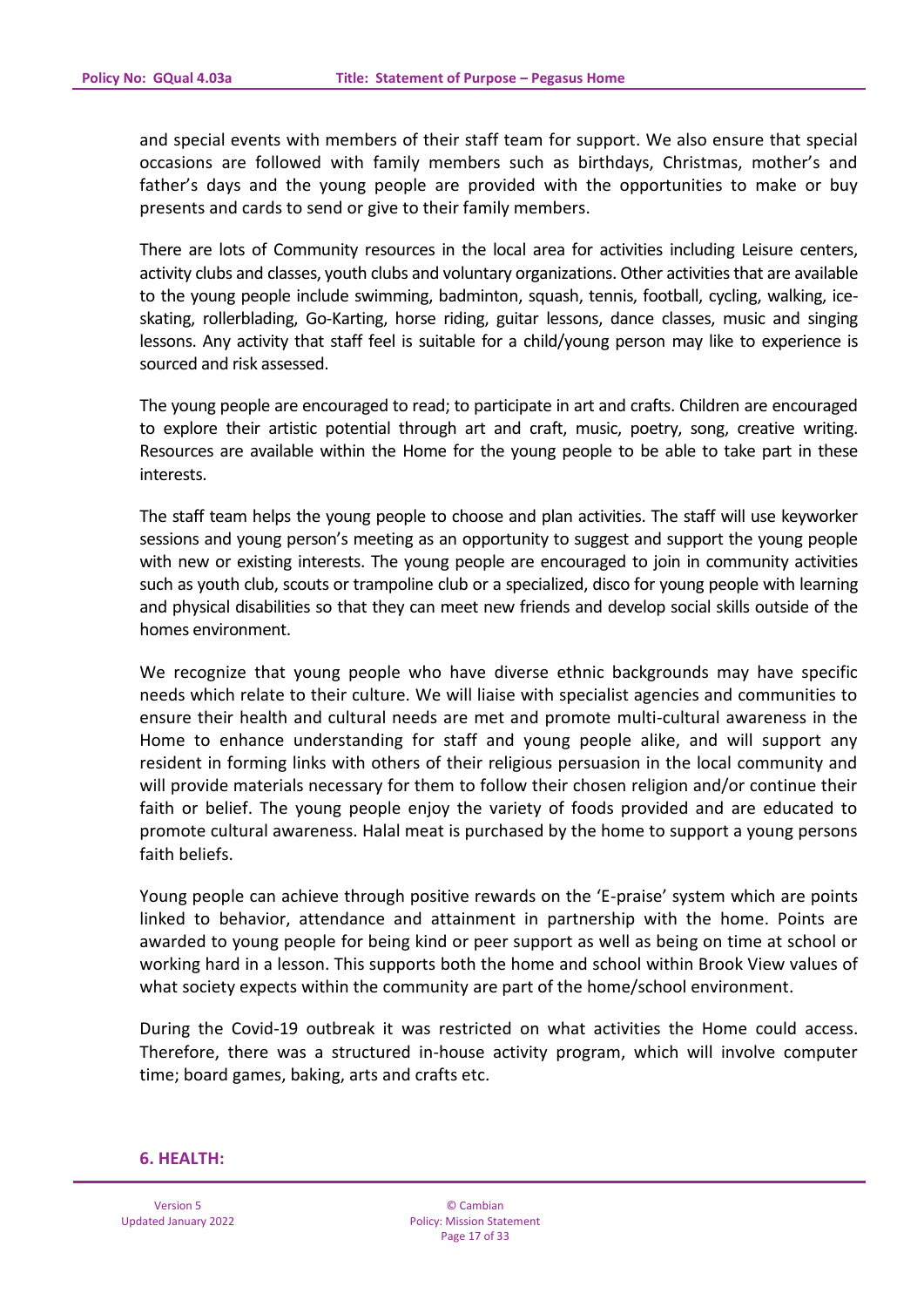### **6.1 Arrangements to protect and promote Health.**

Staff have an important role in promoting an awareness of health issues and ensuring a healthy lifestyle is encouraged. At a basic level this involves providing good nutrition, ensuring adequate sleep and a proper regard for safety but also work towards preparing young people to take care of their own health and wellbeing. Young people's health needs play an important part in their development and as such it is vital that any such needs are addressed promptly.

It is our aim that all young people placed with us are healthy and happy and one way we achieve this is by making sure they are medically well cared for.

All young people when they are admitted to Pegasus home are registered with the local GP, dentist and optician. The local surgery has male and female doctors available therefore allowing the children to have a choice of GP and of their own sex if preferred. Should it be necessary the GP can refer patients to specialist clinics at our local hospital which is Preston Royal Hospital. Some of our young people may need to attend a more specialized hospital to meet their needs such as Alder Hey or Manchester Children's hospital which staff would ensure appointments were attended and any follow ups required are actioned.

We keep an up to date health record on each children/young person which contains all relevant information e.g. routine checks, illness, medication etc. All the young people have regular keyworker sessions where they are able to raise any concerns they may have regarding their own health & these are acted upon quickly. All the young people's mediation is reviewed on a regular basis in line with their individual needs. All the young people also have a regular annual health assessment in order to make sure that their individual needs are up to date and met.

For some of our young people where it is felt 'weight' is an issue we strive to put in place action plans to address any issues with a weight monitoring chart. Within this we keep clear records of young people's weight, their specific food intake and consultations with any external agencies involved such as dieticians and GP's. We also look to put together interactive exercise programs and encourage the young people to take part in an active lifestyle. Dependent on the levels of need and agreement around weight issues are dependent on individual young people working with health professionals and staff as multi-agency working as to how often weight checks are carried out so that children/young people are not embarrassed or put to much focus on their weight.

During the placement with us at Pegasus, we believe in proactively educating children/young people regarding health issues. Care staff follow a coordinated program, which will cover healthy living and eating, care of your body, personal hygiene, infectious and transmittable diseases, female sanitary care and awareness, contraception, family planning, alcohol, solvents, drug abuse and smoking.

© Cambian Policy: Mission Statement Page 18 of 33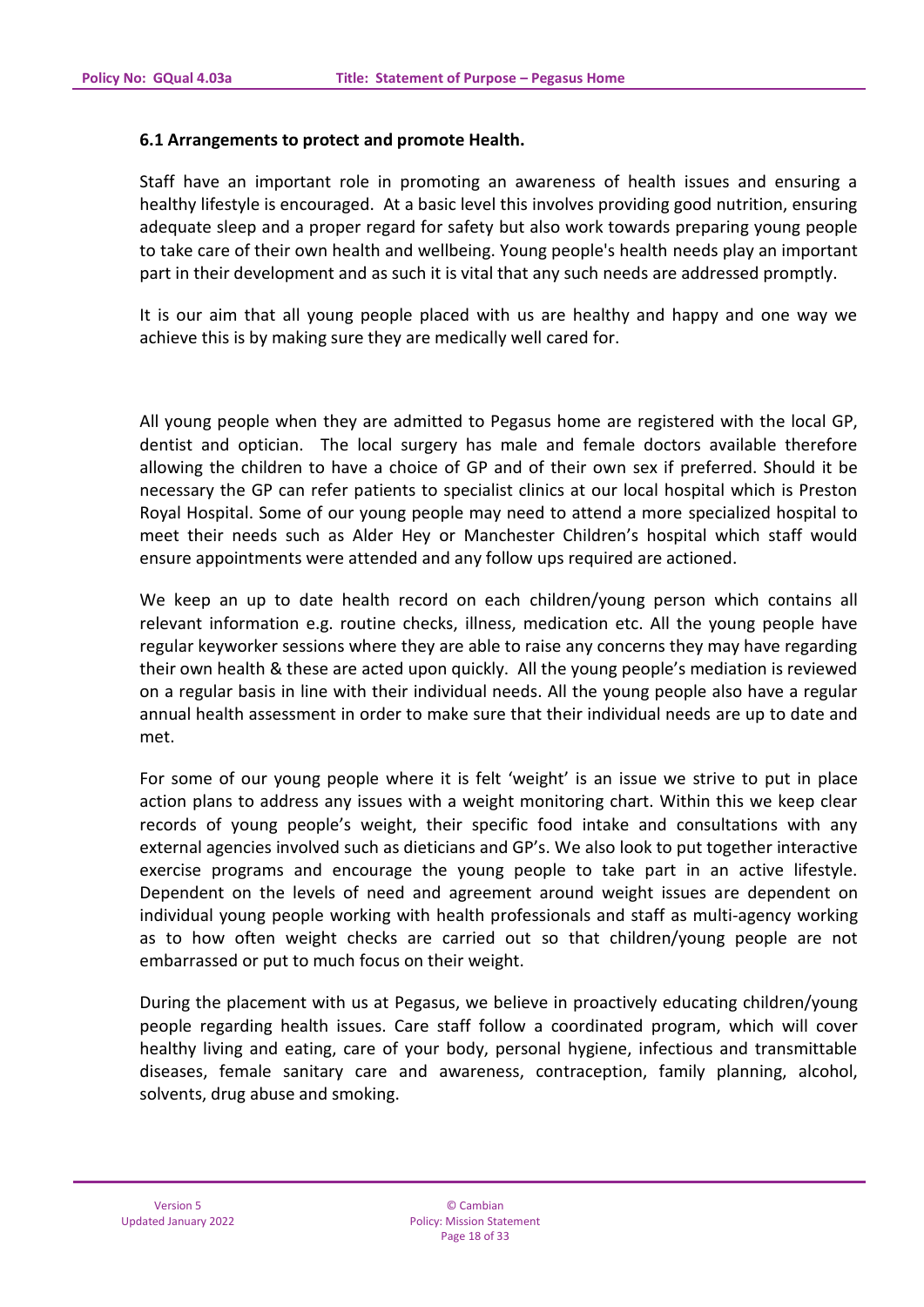## **6.2 Details of the Qualifications and professional supervision of staff involved in providing Healthcare or Therapy.**

We form positive links with health professionals working with the Looked After Children's Nurse Colette Lawler and the CAMHS team at Ellen and Shawbrook House to create a holistic care program for our children/young people.

Alongside external links , Pegasus has access to a Regional Clinical Lead ( Qualified Nurse) as well as a SALT and OT.

The staff team attend mandatory training and workshops, in order to promote health and well-being. Examples of training are; Health and Safety, Administration of Medication, First Aid, Food Hygiene, and promoting equality and valuing diversity. Specific training can be sourced around individual needs at the point of referral and placement.

It is important during a Covid-19 virus outbreak for any children/young people who display symptoms, that contact is made with 111. A record needs to be maintained on how the young person is and a lateral flow tests carried out. Staff to follow the covid-19 risk assessment. Some of our young people may not qualify for the vaccine and this need to be clarified with health professionals when the vaccine is offered and all staff to be made aware.

### **7. POSITIVE RELATIONSHIPS:**

# **7.1 The arrangements for promoting contact between children and their families and friends.**

The team at Pegasus work in partnership with parents and carers and promote regular contact through on-site and off-site visits which will be supported according to the children/young peoples and family needs. The use of regular weekly reports ensures parents and carers are fully aware of up to date information and are able to refer to this during regular telephone or skype contact as arranged for our children/young people. In education all Students can send regular letters to parents, often in symbol and picture form, and parents are invited to share key events such as carol service, sports day and birthday parties etc. Social workers are also included in all communication and updates to ensure all progress and challenges can be shared and managed with a transparent environment and supportive approach.

### **8. PROTECTION OF CHILDREN:**

#### **8.1 A description of the Home's approach to the monitoring and surveillance of children.**

Young People use of electronic devises in Pegasus home is filtered and monitored using an recognised industry security system called Fortigate. There is no CCTV on site at our Pegasus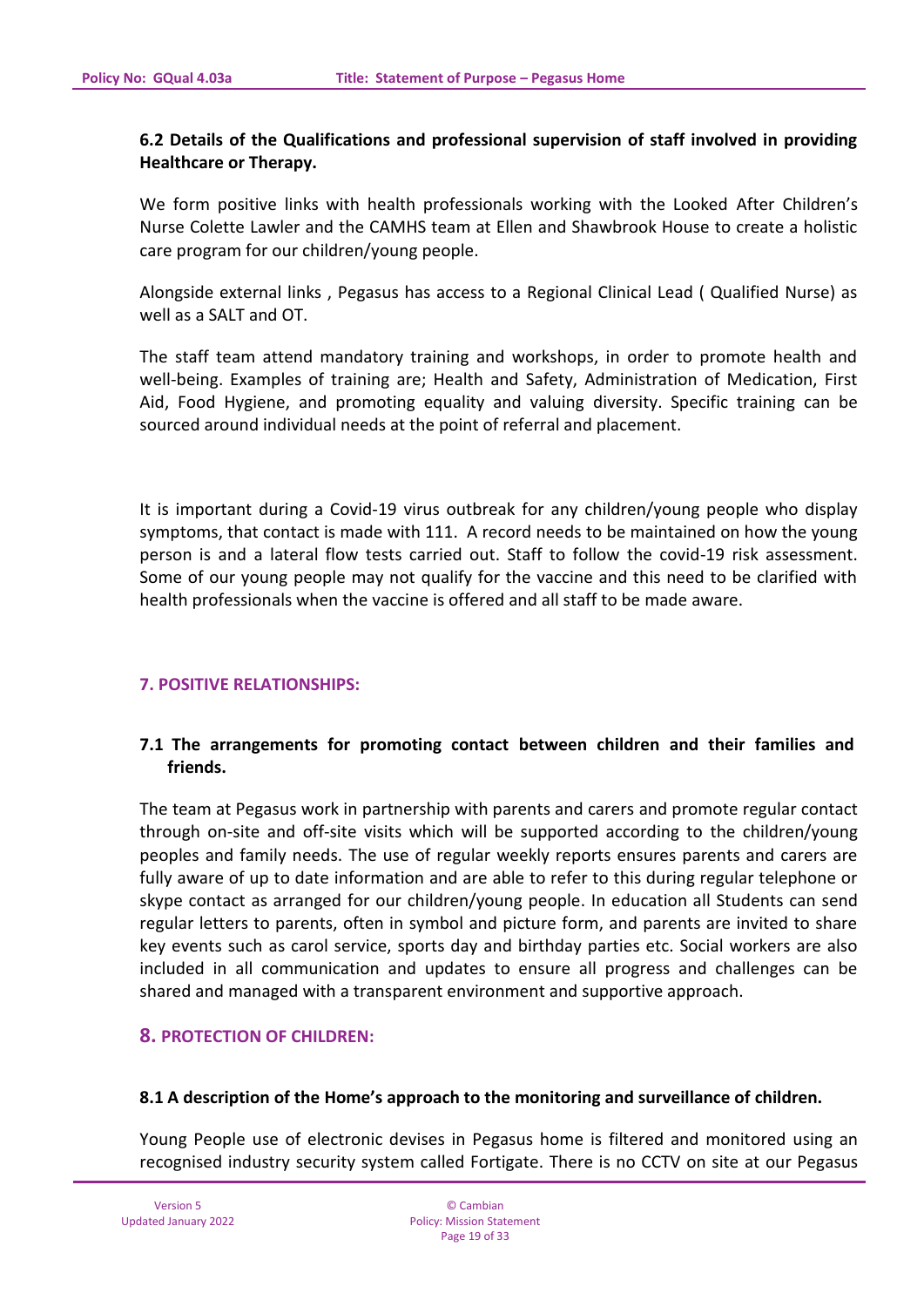home so staff and their knowledge of our children/young people is invaluable in helping to keep them safe. Children are monitored so that their safety is at the forefront of the home and education settings at all times. Children/young people's vulnerability is a priority and staff developing positive relationships along with safety in the grounds keep children/young people in a safe environment.

### **8.2 The vetting of staff and visitors to Pegasus home.**

All staff who wish to be employed to work in Pegasus will follow safer recruitment with a minimum of two people interviewing, A full application form will be filled out and any gaps explored with the potential candidate. All gaps and references will be checked and confirmed and an enhanced DBS will be in place before the start their role with Pegasus. They candidate will have an induction and complete some shadow shifts to meet staff and our children/young people. The procedure for the Vetting of staff and Visitors to Pegasus is as follows. Any visitors to the home will be asked for ID to be shown and this will verify directly with the Company that they have been sent from to our Pegasus home, if this has not been agreed beforehand. staff are made aware of what to do if they have any concerns. visitors will be asked to sign in and in line with the current COVID restrictions they will be asked if they can have their temperature checked and to use the hand gel available before they enter the home. They can be refused entry to site if they refuse to follow these guidelines. They will also be asked to wear a Mask and when the had a lateral flow test of if the had a PCR test of if they had symptoms in the last month.

Staff who are sent to work at Pegasus from any other Cambian Home will be asked to bring ID and the registered manager will speak with the homes manager for clarification of DBS. They will be asked to sign in and in line with the current COVID restrictions they will be asked if they can have their temperature checked and to use the hand gel available before they enter site. They can be refused entry to site if they refuse to follow all guidelines for the protection of our young people.

### **8.3 Supervision of Young People**

Supervision of Young People – Prior to a young person's placement at Pegasus Home a supervision level will have been agreed in consultation with the placing authority. Appropriately trained and experienced staff will be assigned to work with the young person on a rota basis their qualifications and experience taking into consideration as this can be a traumatic experience for the child/young person. Young people will have an identified core team who will be primarily responsible for their care. During the night there will be waking night staff team and sleep-in staff[ when needed] onsite if extra support needed.

Supervision by staff will be needs led and a transition plan completed and an impact assessment will be in place and gone through with the staff team to help them support the child/young person successfully and minimised upset for the child/young person.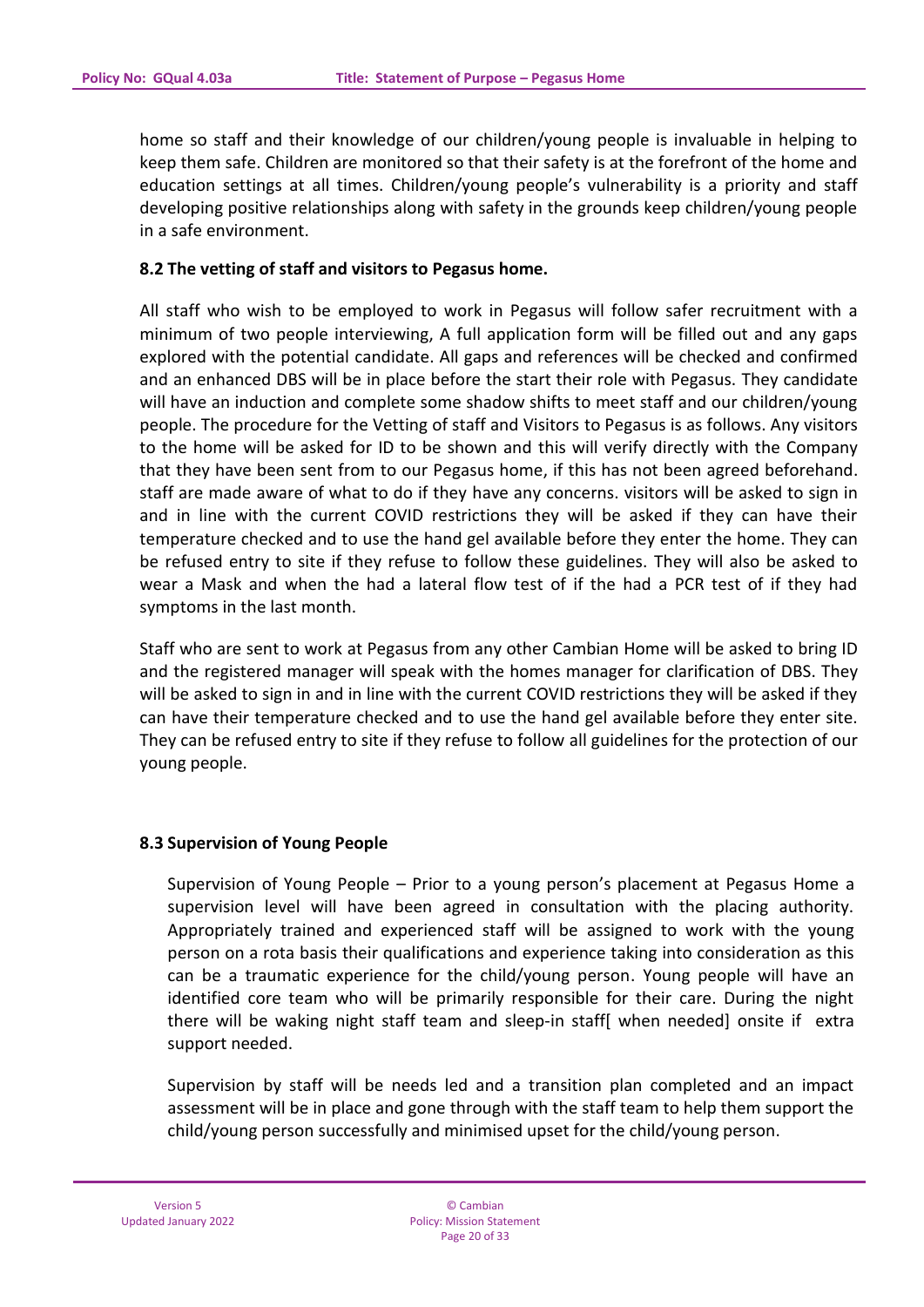### **8.4 -Pegasus restraint in relation to children;**

All staff have MAPPA training and this is updated every year or as needed, so that their knowledge and confidence can be a positive tool to use their gained knowledge and judgement to safeguard and promote the welfare of children in our care, focusing on priorities and being clear about their individual responsibilities when restraint is used.

MAPA Restraint which uses and records of a supportive physical intervention which it seeks to restrict an individual. In every case we must ensure that we comply with the Children's Home's (England) Regulations 2015, Regulation 20 (50cms) Restraint and Deprivation of Liberty - which requires that restraint must only be used for the purpose of:

- Preventing injury to the child/young person themselves.
- Preventing injury to others.
- Preventing serious damage to the property of any person including the child's own.

Definition of Restraint: Restrictive Intervention is any method which restricts the individual's liberty for example by environmental means, physical means, including mechanical means, holding and physical restraint.

# **8.5 How people working in the Home are trained in restraint and how their competence is assessed.**

Our young people, includes those who often exist in highly anxious states and find communication difficult. This can lead to some children/young people exhibiting behaviours that can be physically challenging. We have a strong ethos of positive intervention and a detailed policy on the use of physical management.

Sanctions and punishment are not considered appropriate for our children/young people. However, we will teach natural tolerance and promote the ability to understand. All incidents involving our children/young people are reflected upon with debriefing and detailed reports to parents/carers and local authorities, where appropriate. Each individual has an agreed Behavior Support Plan and an Individual Risk Assessment. All staff are trained in pro-active strategies as well as reactive, restraint is used as a last resort, to support children/young people's safety. This training is regularly updated. Understanding the behaviors of our young peoples' and strategies to minimize risks of harm. Having knowledge of how ASD Students view the world is essential when supporting children/young people with behaviors' which may at times be challenging. Through the provision of a safe and predictable environment, in which all staff follow a consistent approach of behavior management, children/young people are encouraged to develop strategies for self-management and coping with change.

© Cambian Policy: Mission Statement Page 21 of 33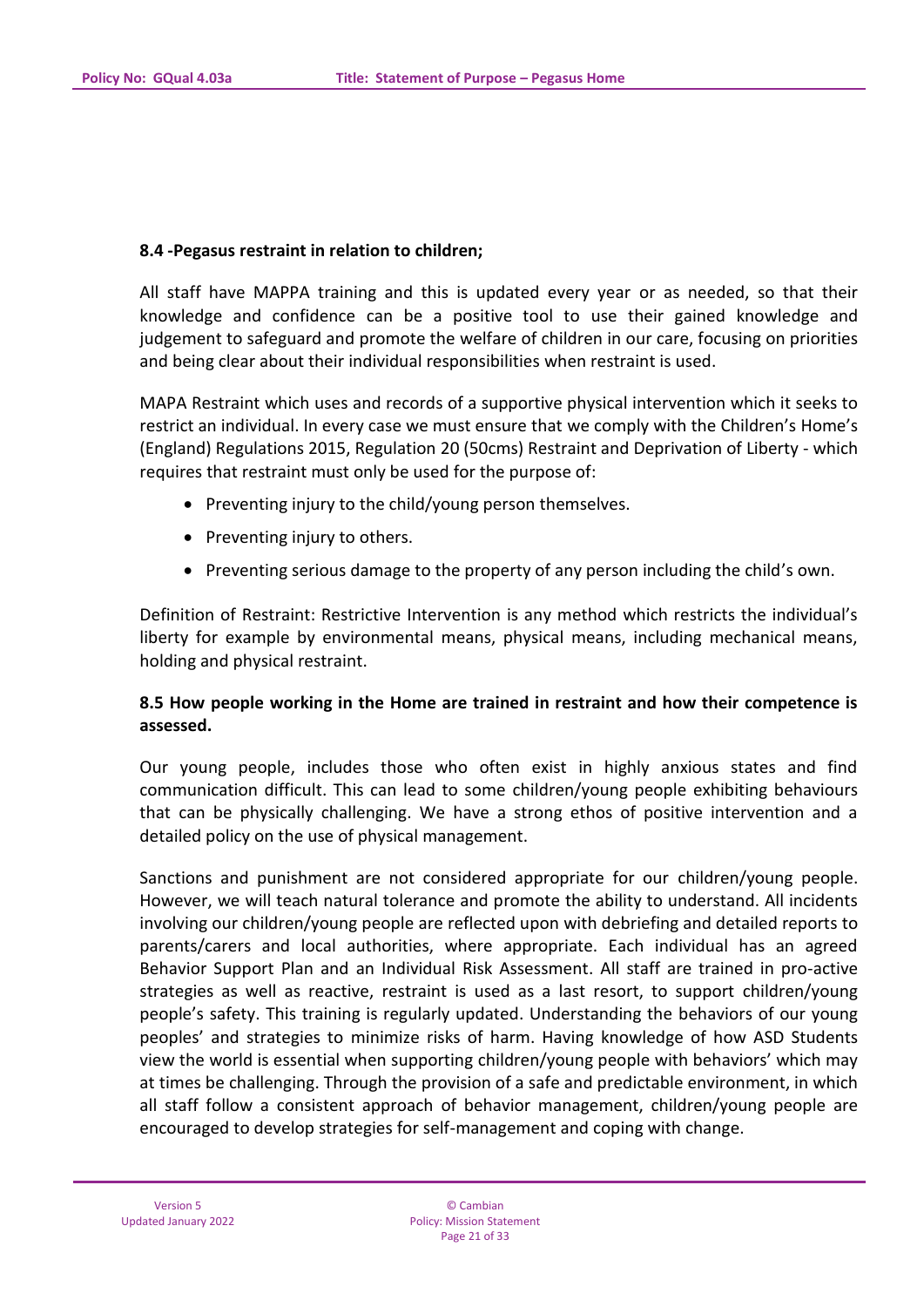Always working towards a restraint-free environment, the homes non-aversive behavioral approach is the MAPA (Managing Actual and Potential Aggression) approach from the Crisis Prevention Institute (CPI). The aim is always to encourage positive behavior through an analysis of understanding why our children/young people behave in the way they do. We believe that all behavior has a specific function to the individual and through the replacement of unwanted behaviors' with a more appropriate alternative we encourage more acceptable behavior

All relevant staff have undergone MAPA training at the appropriate level which has been designed to enhance understanding and management of disruptive, aggressive and/or violent behavior. This approach aims to ensure that everyone involved in crisis situations which could include disruptive, challenging or violent behavior. Staff can maintain the care, welfare, Dignity, safety and security of all involved. Through the MAPA program me aims to ensure that the necessary foundation skills will reduce the likelihood of risky or dangerous behavior occurring in the first place, as well as to manage such behavior should it occur. Using a range of MAPA physical interventions that the aim is to minimize risk without damaging the positive, professional and supportive relationships between children/young people and their staff team. External trainers from the Crisis Prevention Institute have delivered training and assessed all staff undergoing training. Additional training is given to individual teams at Levels 3 and 4, relating directly to the young peoples' needs within their individual home environment. Annual refresher training will be given to all MAPA practitioners.

Using a Behavior Tracking program, we are able to see any trends within behaviors displayed and use this information to reflect on decisions about our approach. The whole Pegasus team has an open and transparent approach whereby they can nominate colleagues for a Monthly 'Recognition of Good Practice' award to highlight particularly good and outstanding practice. Similarly, any concerns about practice are encouraged to be discussed and reflected upon in order for us to benefit from a reflective approach and adapt our practice.

# **9. Leadership and Management**

**9.1 Details and work address of Registered Provider, Responsible Individual and Registered Manager** 

Pegasus Home

ROC Northwest LTD

Mountwood

Mount Wood Ward Green Lane,

Ribble Valley,

PR3 3YB

© Cambian Policy: Mission Statement Page 22 of 33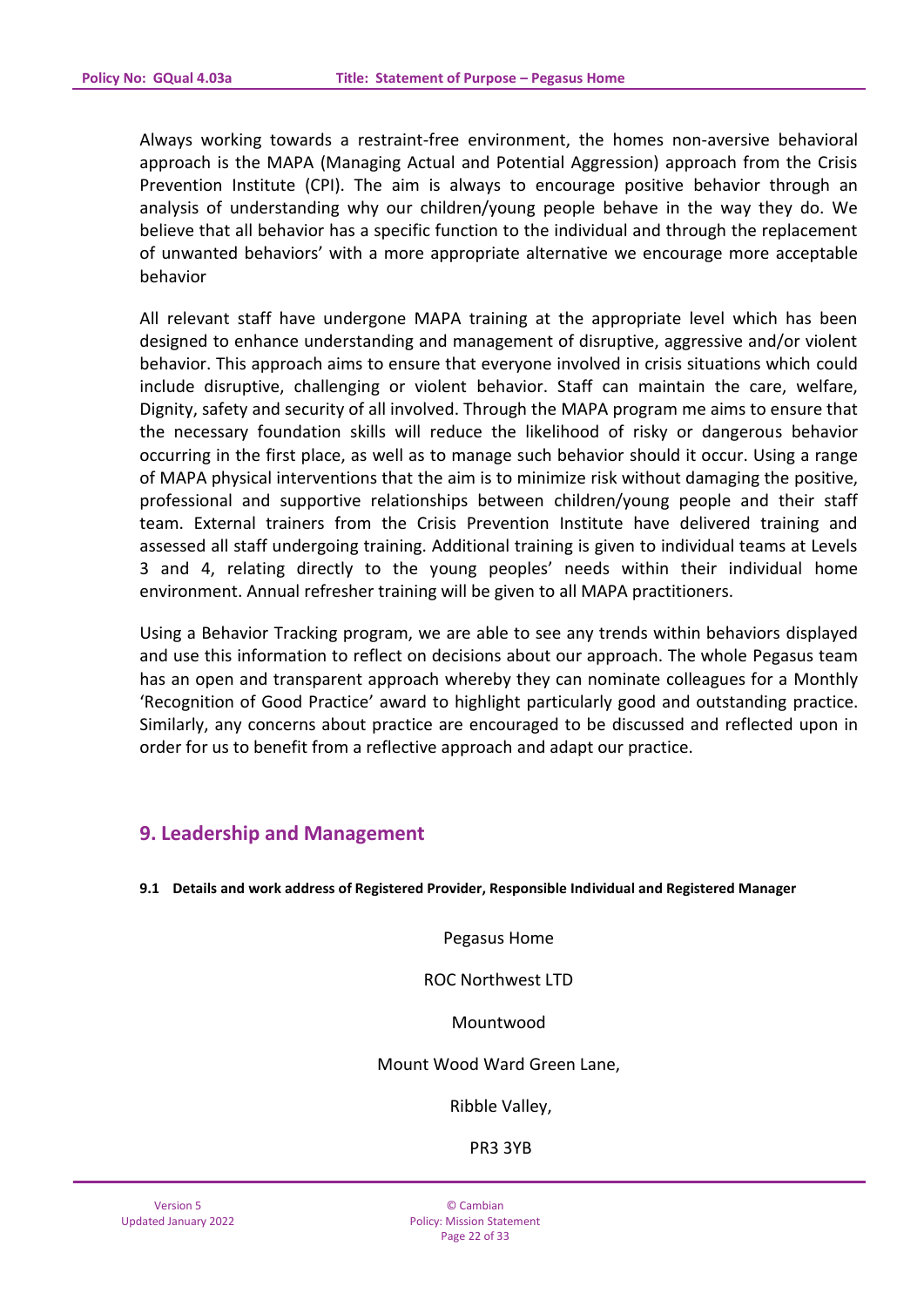**Chief Operating Officer: -Andrew Sutherland** 

**Address:** 

**5 th Floor,**

**Metropolitan House,**

**3 Drakes Lane,**

**Potters Bar,**

**London**

**EN6 1AG**

**Tel: 0800 1381418**

**The Responsible Individual for the home: -David Phipps / Naseem Akhtar**

**Address:** 

**5 th Floor,**

**Metropolitan House,**

**3 Drakes Lane,**

**Potters Bar,**

**London**

**EN6 1AG**

**Tel: 0788425572**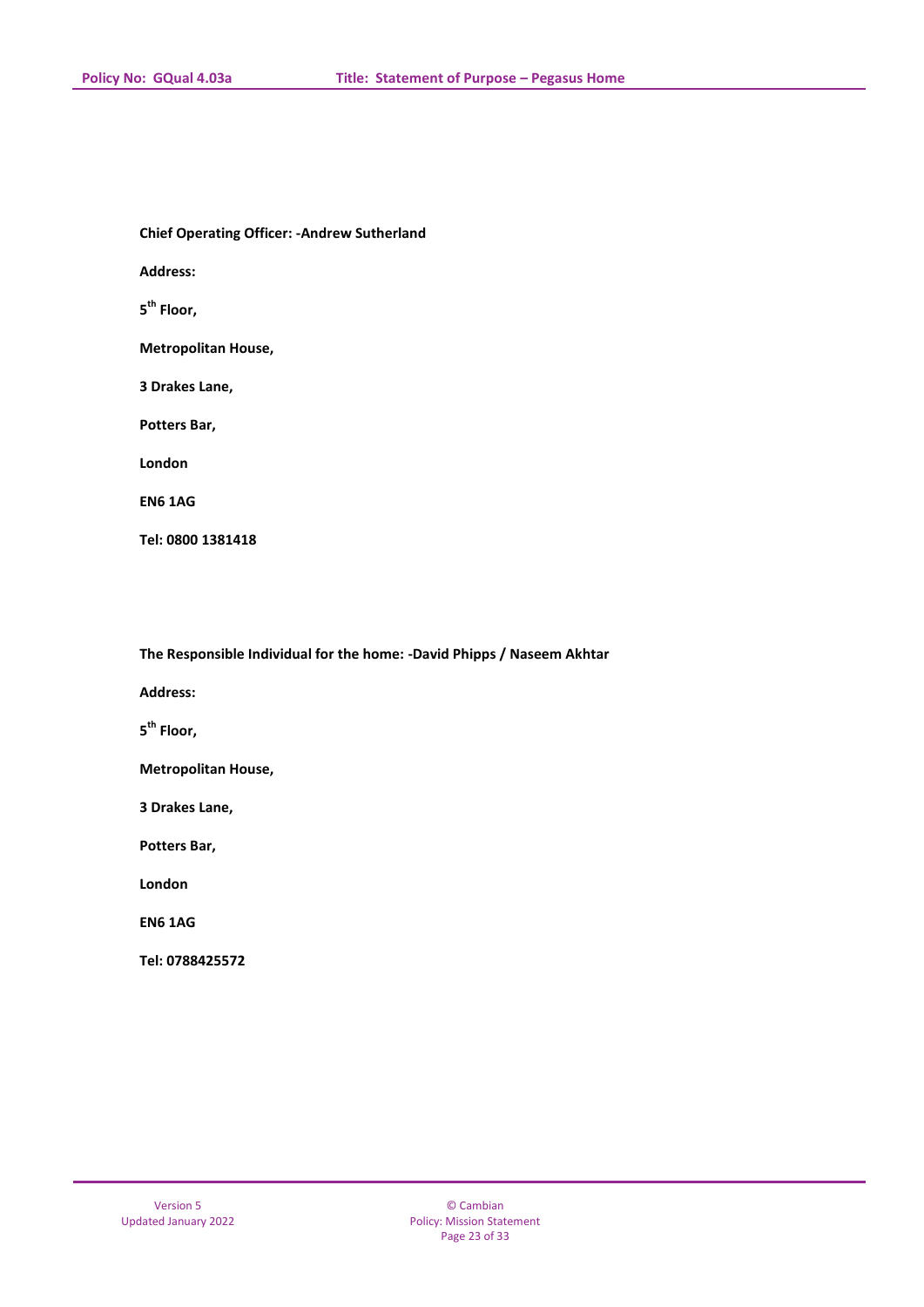#### **9.2 Details and Qualification and experience of Head Of care**

**Patrick Sullivan – Responsible Individual.**

**Naseem Akhtar-Responsible Individual- Stand in.**

**Qualifications** 

**Regional Lead (Chair of Governance) Interim support , 15 years' experience in this sector** 

#### **Experience**

**Hold responsibility for a portfolio of residential schools in the North Region, work with care colleagues to ensure best practice and outcomes** 

#### **Rosario Geraghty**

**Manager**

**Qualifications** 

NVQ LVL 3 in children and young people.

NVQ level 4 in leadership and management of the care services.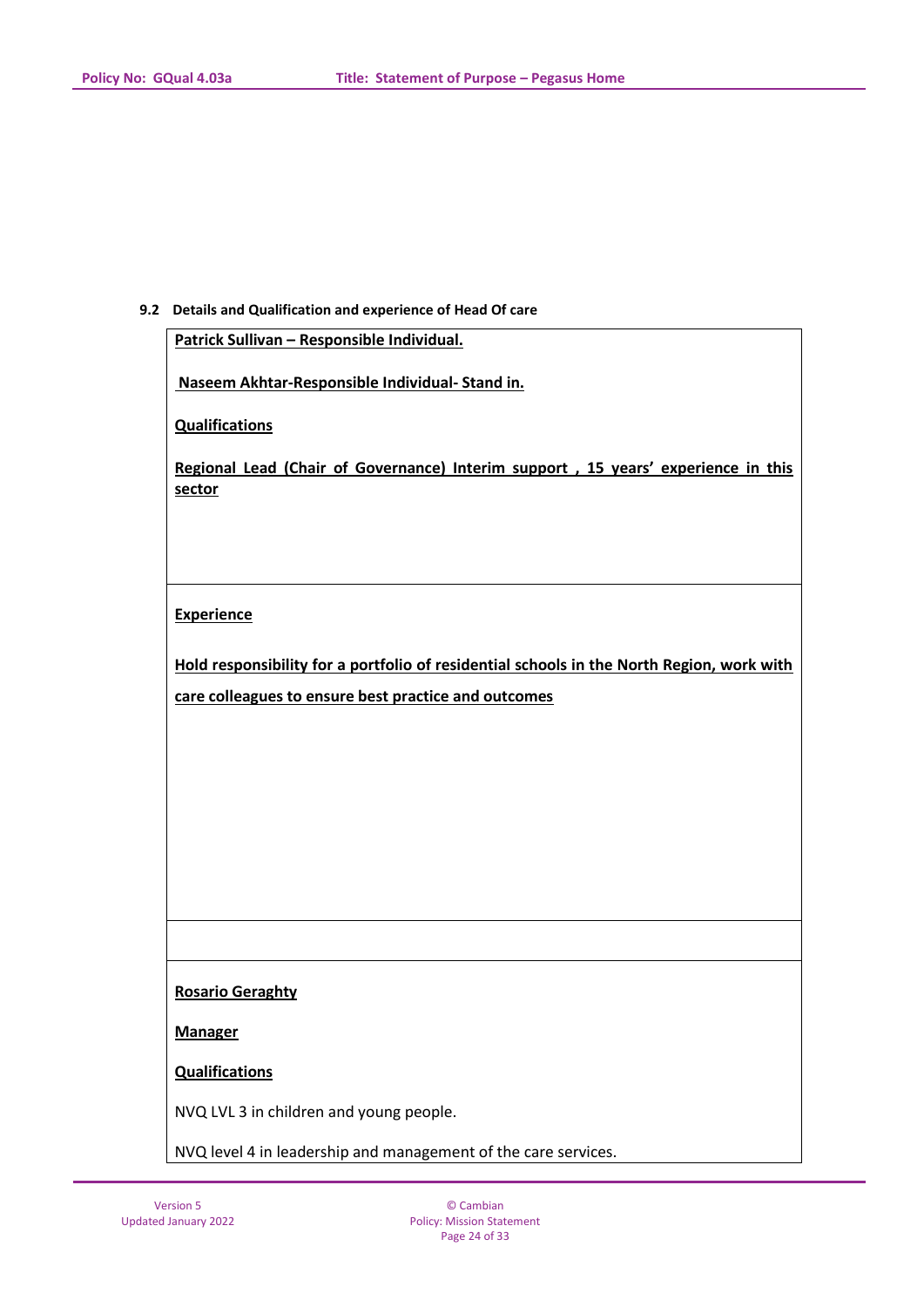Mental health first aid practitioner

Safeguarding level 2

Safer recruitment for Managers.

Counselling level 2

PREVENT

Lean management.

Prevent

#### **Experience**

**I have gained good experience as a registered manager over the last 5 years at Lytham Care.**

**My first role in childcare was in Education as a TA for 5 years, during this time I also worked with the family center as a contact officer for the under eights. I helped to promote children with disabilities to integrate into activities of their choice in their local communities.**

**I started my residential journey in 2006 on the docklands in Preston. I have been in residential care since then.**

**My first registration with OFSTED was in 2016 where I was registered for 2 bed home for children. I held this post until July 2021.**

**I have gained a vast amount of experience which will help myself and the staff team at Pegasus to support our young people to the fullest and achieve the best for them.**

# **9.3 Details of the experience and qualifications of staff, including any staff commissioned to provide education or health care**

Residential staff all have experience of learning disability/ Autistic Spectrum Disorder. Staff are expected to be qualified or to get enrolled when induction is completed, for Diploma level 4, QCF or RQF diploma and if on joining Pegasus home they have yet to achieve this, upon

© Cambian Policy: Mission Statement Page 25 of 33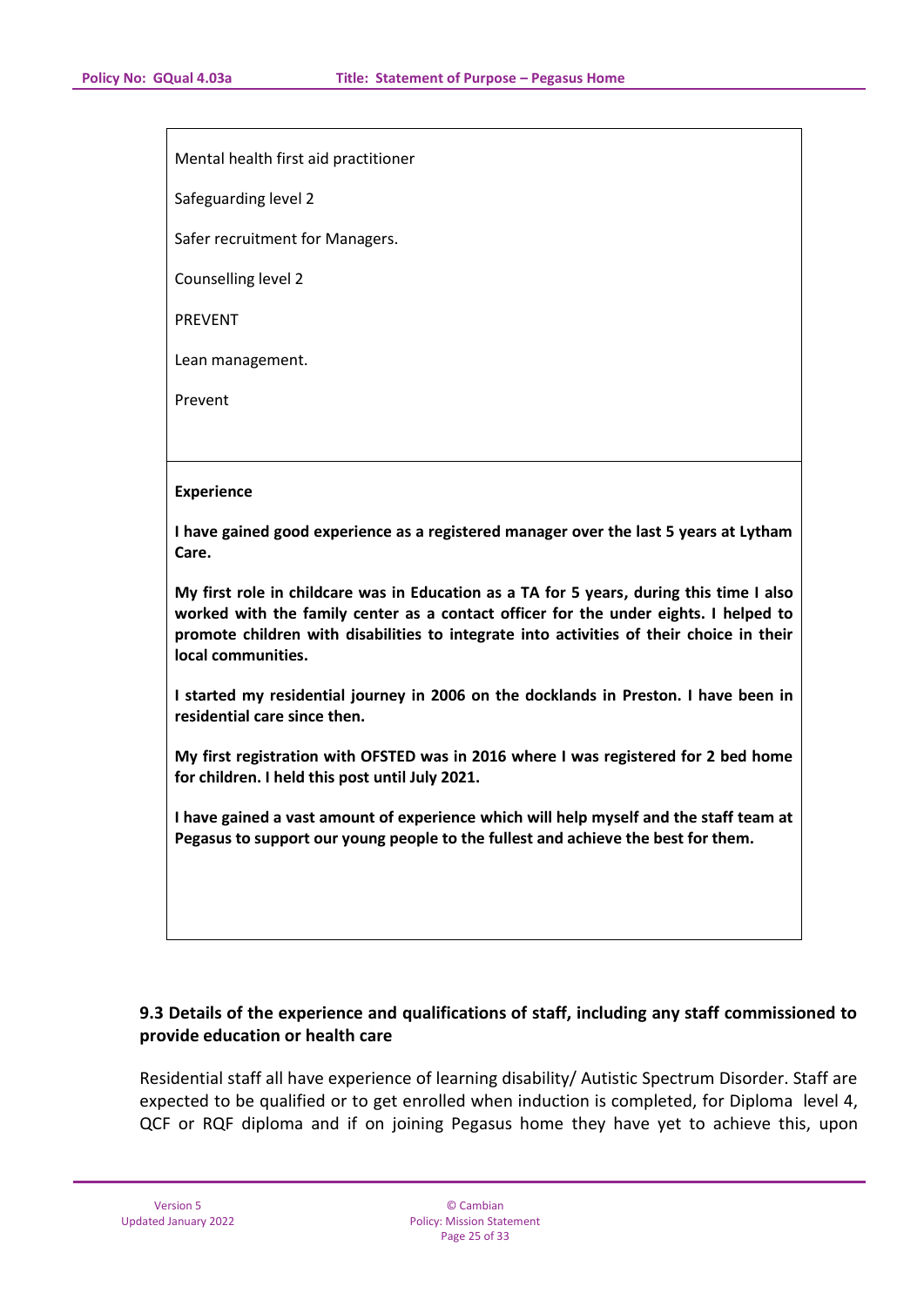successful completion of probation, they are enrolled onto the program and supported by our Cambian Assessor. Senior Care Managers/deputy are enrolled onto the Level 5 qualification.

All staff will be trained which will be updated as needed in special ASD and any other training identified to meet te need of our children/young people.

The health and therapy team are all experienced and qualified practitioners who support the staff team to gain understanding of our young people's behaviors.

A Training matrix is kept in house and updated as needed. Staff have access to on line training to support their personal development in an ever-changing environment development

### **9.4 Details of Management / Staffing Structure and Training.**

A strength of the Team at Pegasus Home is the training provided by the company. Every member of staff, prior to commencing work, completes an initial two-week induction which includes time set aside for observation of working practice. All staff teams, including care, teaching and therapists, receive regular supervision in line with policy and as per the requirements of their specific roles. We encourage on-going professional development and QCF accreditation for staff. All staff members receive regular updates on key training programs e.g. child and adult safeguarding, through both face to face and online training modules in the Cambian MYRUS Training. Full staff training records are available from the school office. There are 6 training days each year for each care team utilizing both internal and external training providers.

At Pegasus Brook View, the 'one-team' approach is followed and we work in partnership with the school and other agencies to meet the needs of our children/young people. Our fullyexperienced team consists of:

### **Naseem Akhtar Education Lead**

 **Patrick Sullivan -Responsible Individuals**

 **Rosario Mary Geraghty- Registered Manager**

### **Deputy-Sasha Kaneen**

Sasha has worked for Cambian for over 2 years having worked in an EBD home and has been at Pegasus since January 2021.

### **Team leader- Kelly Stewart and Amy Smith.**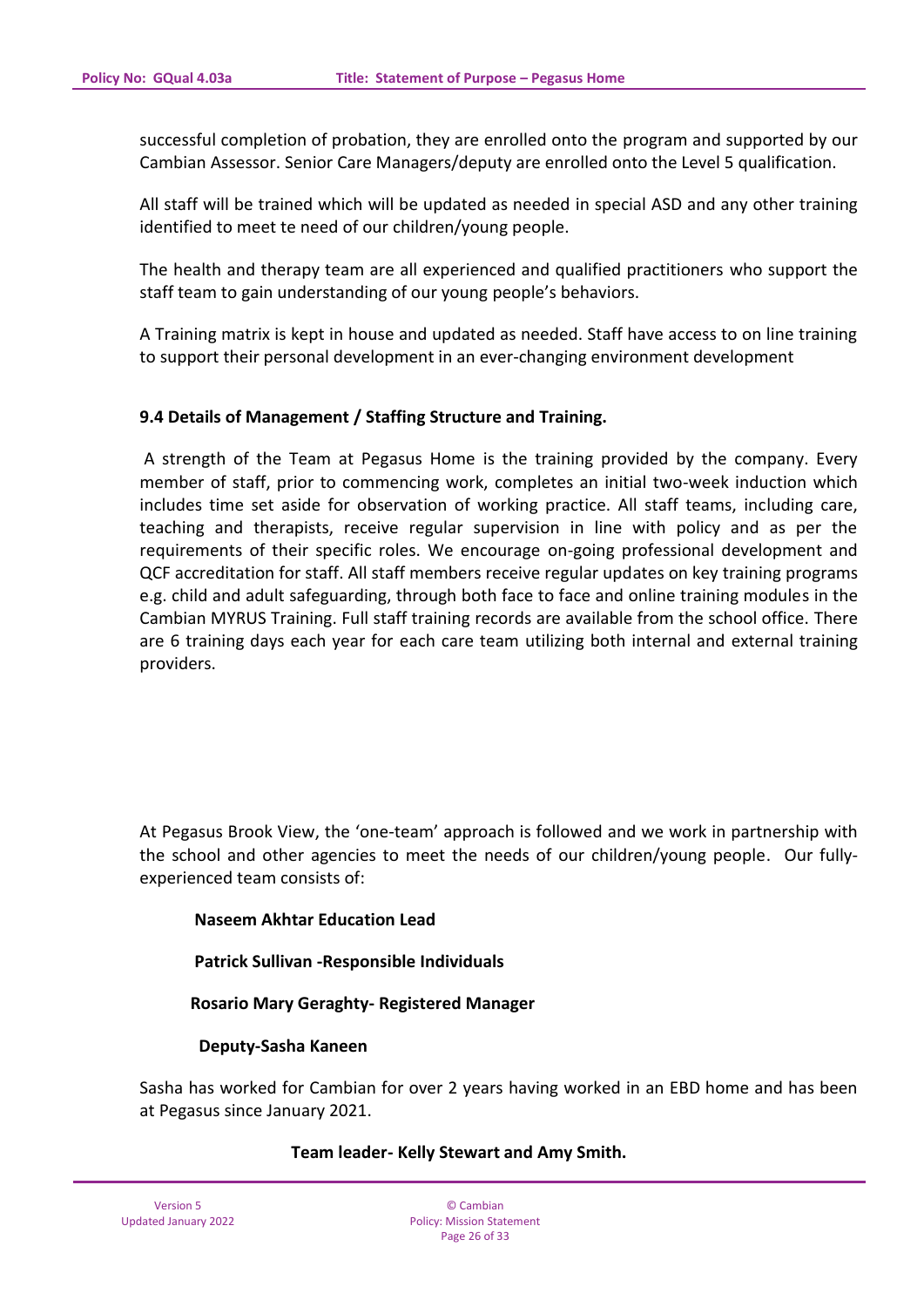Kelly has been with Cambian since they started running the school and was previously with ROC. Kelly has very good knowledge of the young people at Pegasus and works well with the families of our young people.

Amy has worked with Cambian since they started running Pegasus and the school and has good knowledge of our young people and their complex needs.

#### **Residential Care workers**

**Tabassum Aziz**- has been with Cambian for 4 months and is enjoying working in the care sector as he feels he has a lot to offer our young people.

**Kayleigh Harrison-** has a history of working in the care sector however took a break to explore other careers but states her passion is helping young people and has been with Cambian for 7 months.

**Lynne Sweeny**- has been a social worker in the past so has a good knowledge of young people's needs. She has worked in nursing homes and is starting in Residential as she has a lot to offer.

**Edmond France**- transferred from another home within the Cambian group as he felt he needed a new challenge.

**Louise Hanley**- is a team leader who worked for ROC and has been promoted to team leader since transferring over to Cambian.

**Samantha Taylor**- worked for ROC and transferred to Cambian and she enjoys her role and likes to travel.

**Robert Lebongwo**- has worked in the care sector for ROC and transferred to Cambian and is currently training as a nurse to work in the mental health.

**Quarrat Butt**- worked for ROC and transferred to Cambian and enjoys residential and has a background in Admin work.

**Charity Seibold** -worked for ROC and transferred to Cambian, charity has a young family of her own and is passionate about supporting children to develop.

**Andrei Gavriluca**- has worked as a chef and believes he has a new passion in working with our young people at Pegasus.

**Collette Norcross- works in school in the office as a receptionist and helps out in the home as she has good positive relationships with our young people and feel she can support them and is a familiar face.**

**Tony McCann -works in another school within the Cambian group and through supporting our young people at Pegasus he has built positive relationships with our young people and enjoys working at Pegasus.**

© Cambian Policy: Mission Statement Page 27 of 33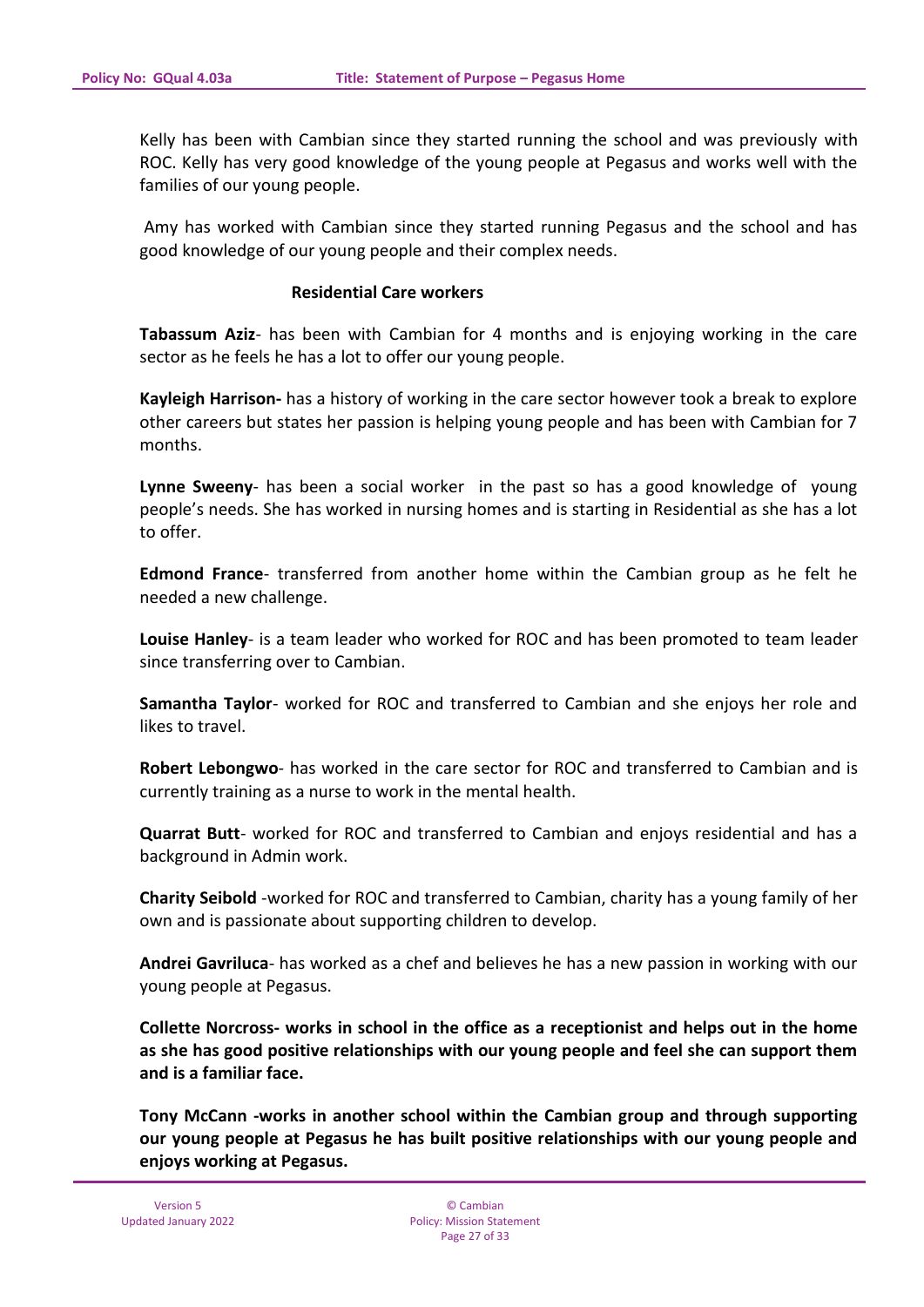**Steve Nutall- worked for ROC as a cleaner and works in Brook View he supports our young people during education and helps out in Pegasus in the evenings and is a familiar face for our young people.**

**Katie Sellers- Has trained as a social worker and has family members who are on the ASD pathway. Katie has just started and is enjoying her role and has attended ligature training before starting at Brook View. Katie completed shadow shifts before she started on a rota line.**

**Claudine Cowell-Works as a teacher in school and is the education lead for one of our young people.**

#### **9.5 Gender Status of the home and positive role models.**

Staff who work at Pegasus Home are gender balanced and a multi-cultural team. All staff have induction and are trained and supported to present as knowledgeable and as positive role models for our children/young people. Staff work in teams across the home of support day and night.

#### **9.6 Professional Supervision arrangements for Manager and staff.**

#### Supervision of staff

The company procedure and home's practice on supervisions are that;

- **All contracted staff members have Regular supervision by a more senior trained staff/manager which is recorded on a Cambian format. Staff will be encouraged to come prepared with an agenda to maximise their personal development. Agency staff will be supervised after every 6 shifts carried out in the home.**
- **Supervisors are carried out with as little impact on children/young people**
- **Managers ensure that supervisee's are aware of their role are able to raise queries and concerns and know who they are accountable to.**

When staff members initially start employment, they are on a 6 month probationary period and following their success they then continue to receive regular supervision and appraisal.

#### **10. CARE PLANNING:**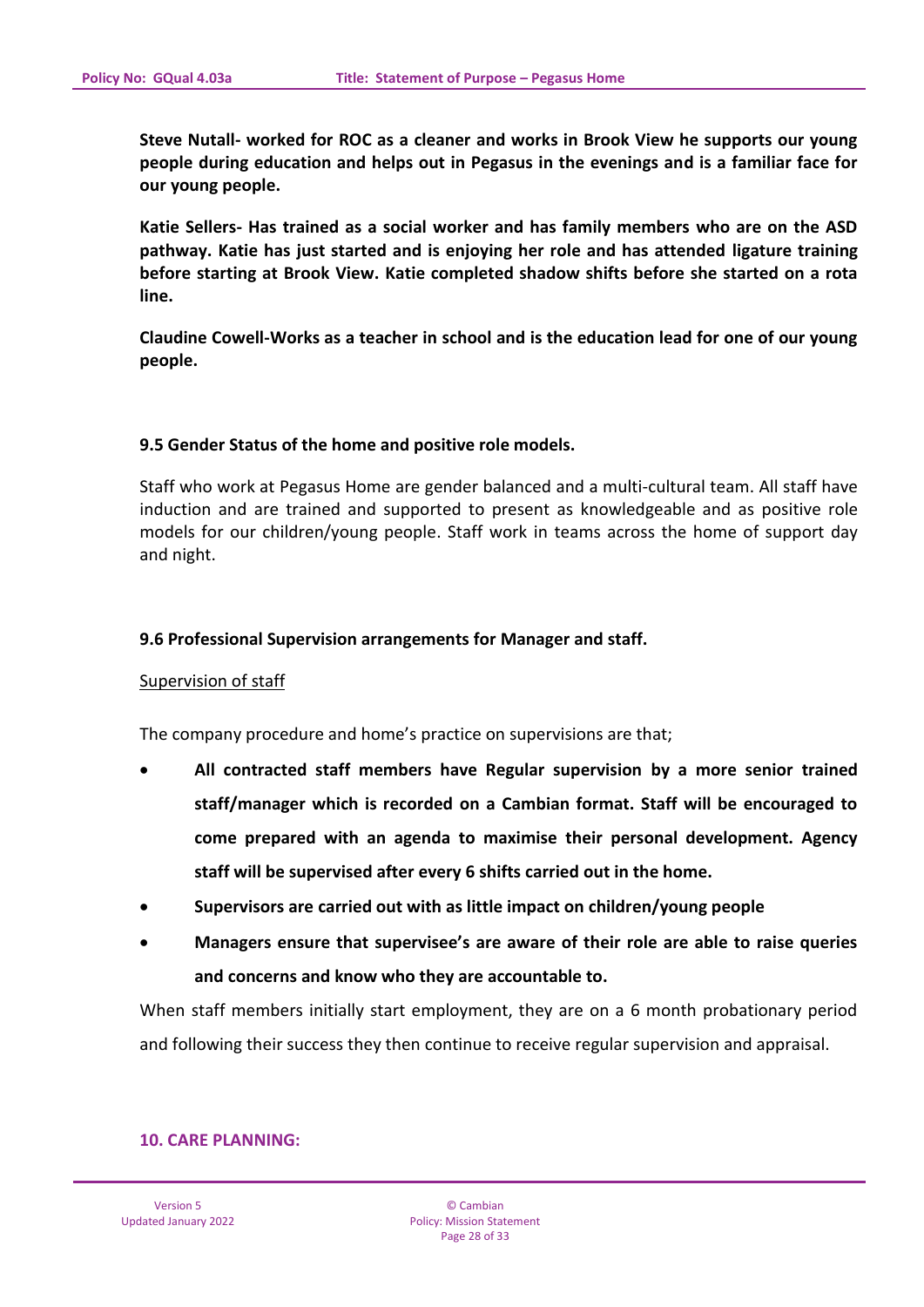# **10.1 Any criteria used for the admission of children to the Home, including any policies and procedures for emergency admission.**

### Before offering a placement to a new young person we will take into consideration:

The needs of current young people already placed with us, including the complexity of need, mix of young people, age, gender and maturity. We will carry out a matching risk assessment to ensure we can meet the needs of the young person and in particular when they are mixed with the needs of the young people already placed with us. We will always carry out a visit to assess and meet the young person and present carers/education providers to have a better understanding of their needs and care package required. Where it is felt there is not enough supporting evidence to place the young person in our care, further information or discussions with other services and professionals will be requested before a final decision is made on a placement.

# **We will offer a placement to a young person if:**

After reading the reports, meeting the young person and we genuinely believe we can provide a safe, caring environment for that person and that we can address, with some success, their needs. We will put an extensive care package together in the form of a detailed care plan and risk assessment. This includes arrangements on how we will support individual young people to meet their cultural, linguistic and religious needs.

### We would never offer a place if:

We truly believed that we could not appropriately meet the needs of the young person. We will also provide the placing authority with a full explanation for our refusal in writing.

### **10.2 Planned Referrals to Pegasus Home.**

When a referral is made to Home Pegasus and there is a placement available at Pegasus Home, we send the referring agency a Referral Information Form. If, on receipt of this completed form, it is considered appropriate to move forward then the following procedure is instigated.

- 1. Young person's social worker is contacted to arrange a pre-admission meeting and to ensure that all appropriate information regarding the young person is forwarded to Cambian Group. This information should include educational reports, psychological assessments, social history, court proceedings and present situation regarding the young person.
- 2. A member of the management team from care and education will always visit the young person at their present abode to discuss the possibility of a placement and to answer any questions the young person might wish to ask.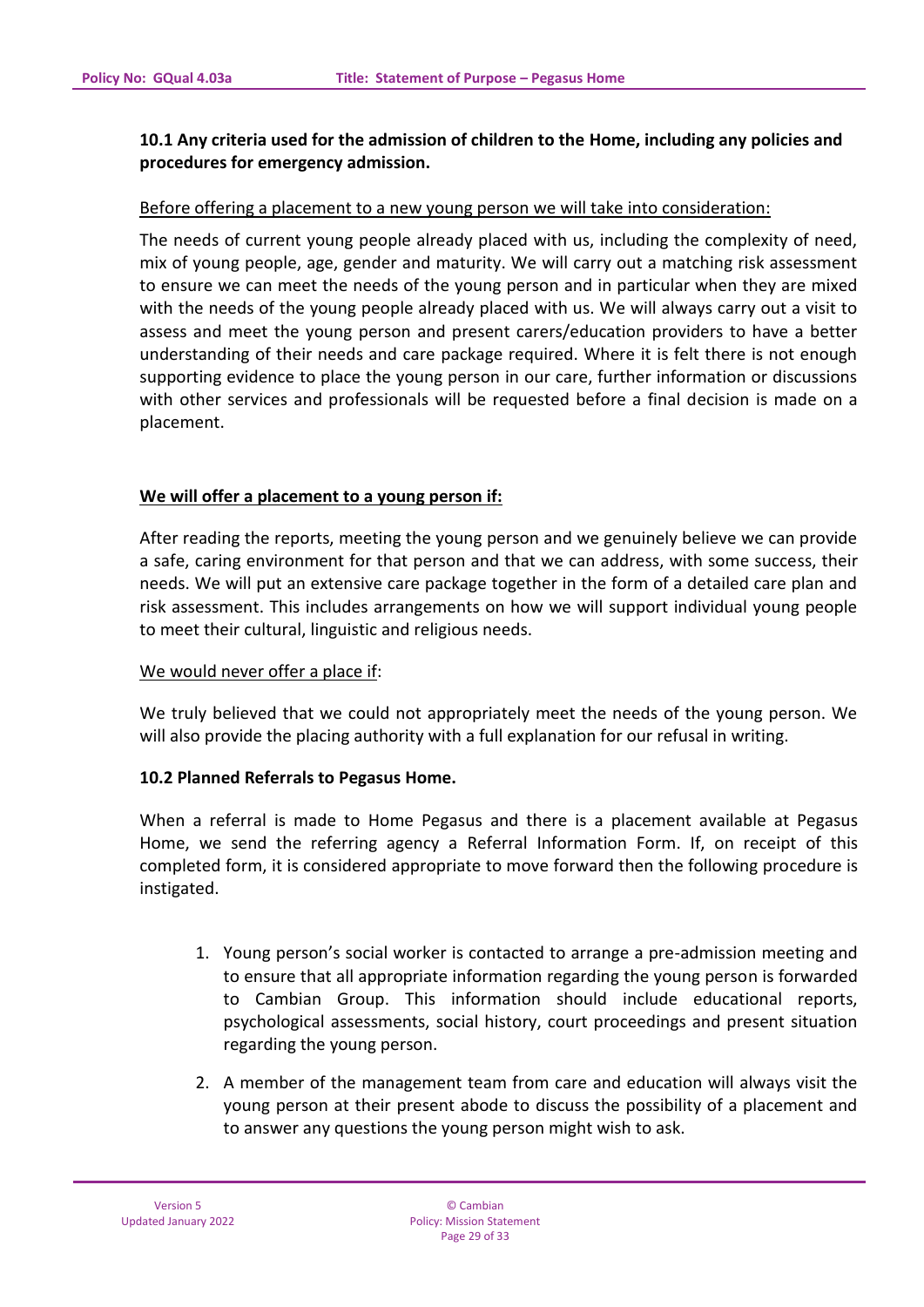- 3. The social worker and any other relevant professional involved in their care will be invited to visit the Academy, before admission, to ensure the placement and environment is suitable in meeting the young person's needs.
- 4. The young person should have the opportunity to visit the placement before admission to meet the staff group and ask any questions regarding his/her placement with us. Where this is not possible photographs will be provided to the young person in a format to meet their individual needs in understanding the process of their move.
- 5. A pre-admission meeting will be held between the Placing Authority and Cambian Group to discuss an initial "Care Plan" and an appropriate Curriculum Pathway for the young person, and an agreement reached regarding the placement's desired outcomes.
- 6. Cambian Group will submit to the placing authority a copy of their "Service Agreement" which sets out the terms and conditions of service provision.

### **10.3 Emergency Referrals**

For an emergency procedure placement to be successful it is important that the Principal/Manager and staff at Home Pegasus are given **full** details regarding the young person's present situation and background so that a professional and proper decision can be made regarding the feasibility of a placement. If we do not receive the full essential and detailed information about the young person we will not admit a young person due to the risk it may pose to the other young people residing within the Home.

On receipt of a completed referral form, managers at Cambian Group will meet to discuss if they believe the needs and care of the young person can be successfully met. An answer will be given to the authority within three working hours. A visit will always take place before any final decision is made on the move of the young person.

If Cambian Group agrees to take the emergency placement then a "Placement Agreement" confirming placement, fees and initially how long the young person will be in our care will be sent to the placing authority.

On return of this signed "Placement Agreement", Cambian Group will:

- Ensure staffing is in place and accommodation is ready to receive the young person
- Will collect the young person from any destination in the UK and bring back to Brook View.

On arrival at Brook View the young person will be allowed to settle and helped to feel at home. He/she will be provided with a welcome meeting, initially to provide them with a *young person's guide* which provides them with detailed information about the Home. For our young people with complex communication needs, this can be put into a symbols format which is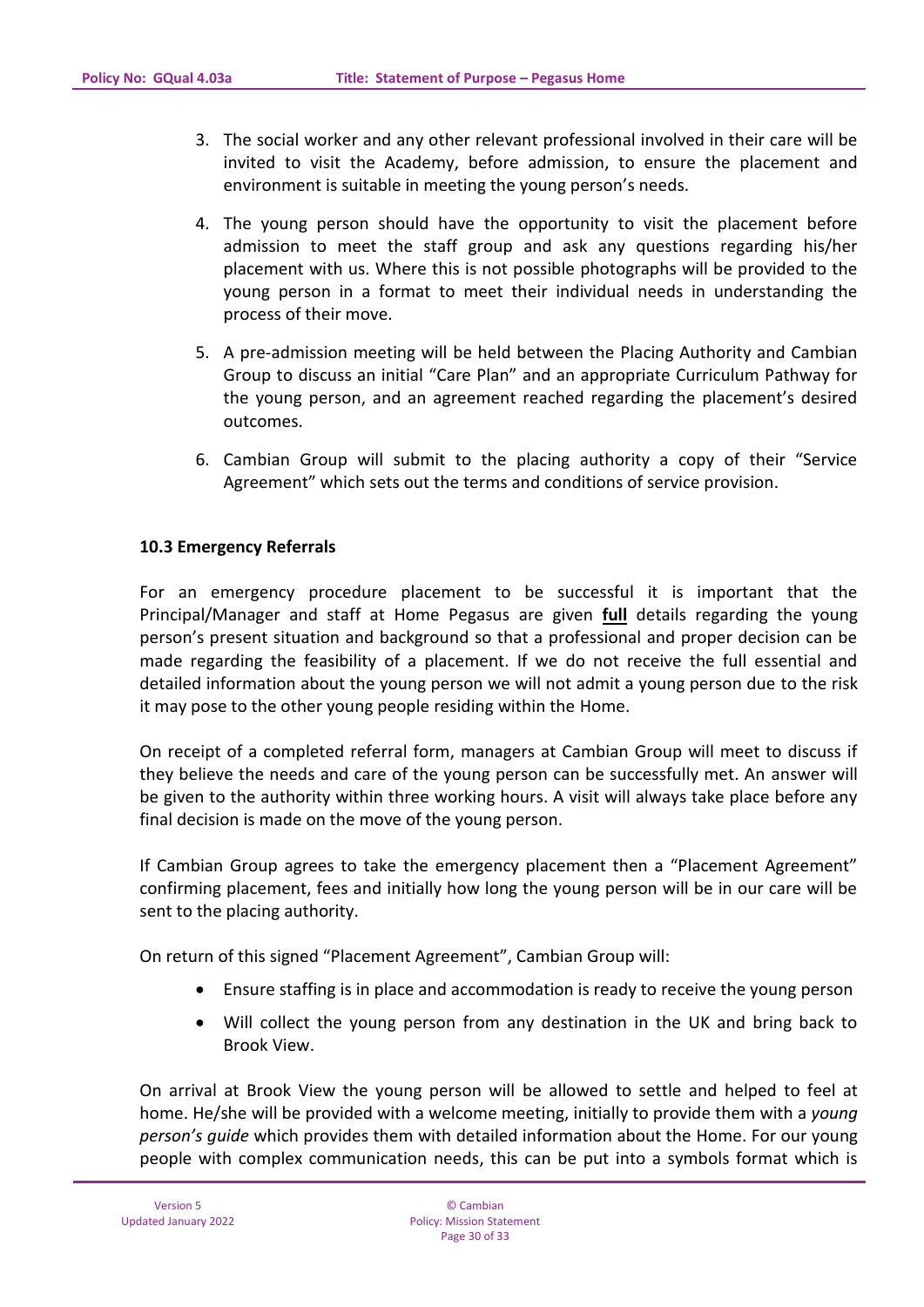easier for them to comprehend. The welcome meeting will also ensure the young people have a tour of the building and the opportunity to meet other staff and young people, find out about their likes/dislikes and ensure the young person is part of a fire drill so they are aware of how to exit the building in case of a fire and know the sound of the alarm. They will also explain basic rules and routines of the Home, any expectations staff will have of the young person, and what the young person can expect from the staff. The young person will then be allocated a key worker, whom they have got to know and have begun to develop a positive relationship with. That key worker will be responsible for supporting the young person in meeting their care needs, developing their care plan and risk assessment, creating review reports from factual information and the young person's views and providing opportunities on a fortnightly basis, to sit down and have a discussion to ensure they are happy with their care.

During the first 48 hours emphasis is placed on allowing the young person to settle, find their bearings and getting to know the staff that will be working with them. This is a crucial time and every effort is made to create an atmosphere where the young person is made to feel safe, cared for and wanted. The young people will be supported on a staff ratio they were admitted to the Home with. They will be provided with a high level of support and care from a team of experienced and qualified staff.

Throughout the placement the statutory Child in Care Review System will be operated. The placing authority is responsible for arranging and conducting any reviews.

If a young person comes to the Home as an emergency placement a placement review meeting will be held within 72 hours.

### **10.4 Planned Admissions in to Brook View School.**

The majority of Students are referred and placed by their Local Education Authorities, often supported by Social Services and sometimes Health Services. Some Students are privately funded. In addition, Brook View offers day placements for local Students. All Students are placed subject to a comprehensive initial assessment period of twelve weeks. The admission of the new individual can be a difficult time and we aim to make the transition as smooth as possible. During the referral process, consideration is given to how they will adapt to the new environment and how the service can meet the needs of the individual. In addition, the needs of the young people already at Brook View will be considered, to ensure that the impact any admission on the existing group of young people may have, has been fully considered.

Prospective Students are assessed initially in their own setting by senior staff and the multidisciplinary team, with psychiatric input as necessary. All Students will be assessed by the Registered Manager and information gathered is added to that received from Local Authorities or other placing bodies.

All Students have a level of learning difficulty which renders them unable to function in a mainstream or state special school setting. Admissions can take place at any time during the year. Referrals and enquiries are made through the Cambian Admissions Team and can be

© Cambian Policy: Mission Statement Page 31 of 33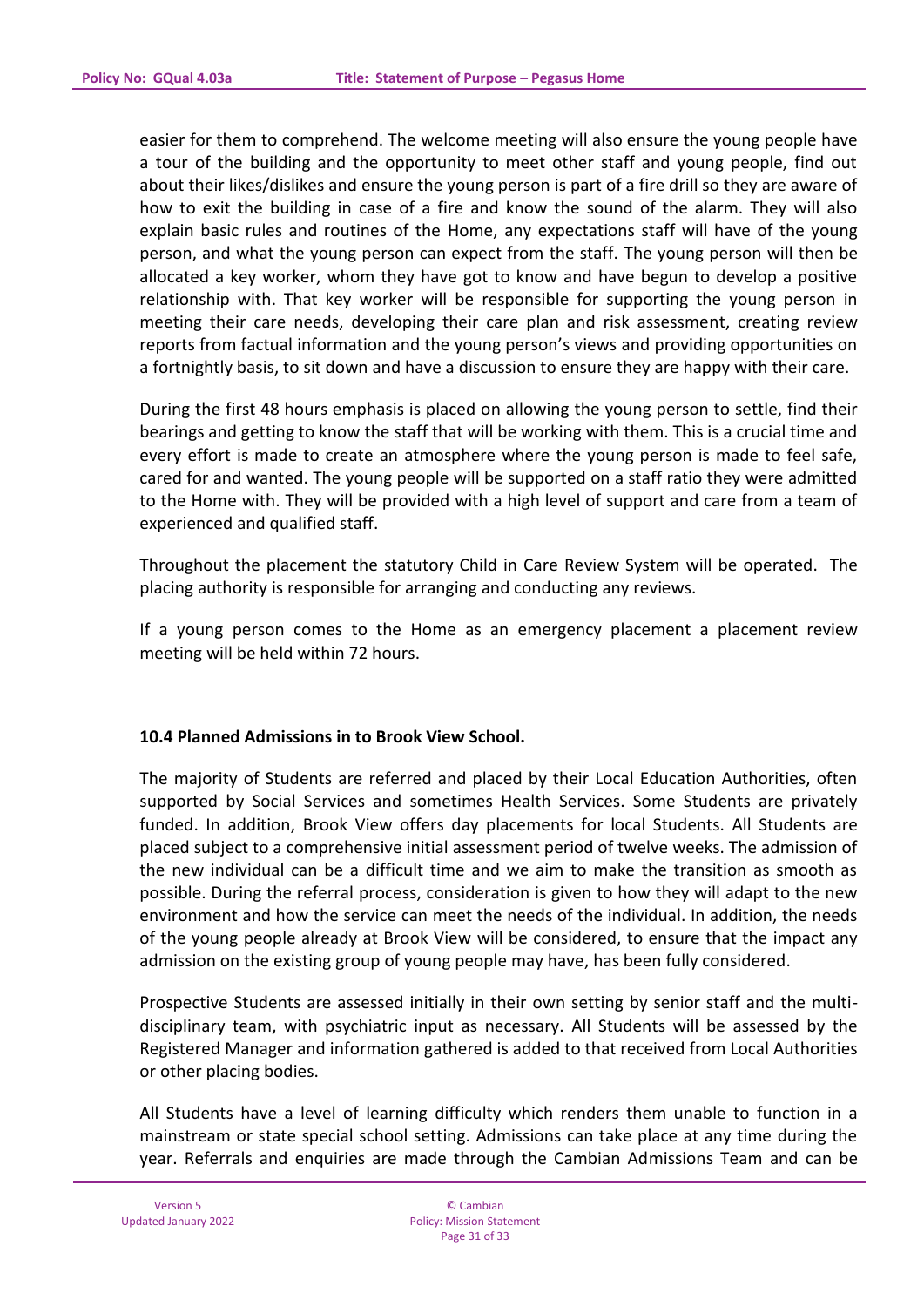made by parents, local authorities, social services departments, or health authorities. Visits from prospective parents and representatives of placing authorities are always welcome at any time. Students are admitted following a thorough assessment by a member of the Senior Management Team and colleagues and there is a detailed admissions policy that can be viewed at the request of the referring person outlining the process.

#### **11. FURTHER INFORMATION**

Admissions can take place at any time during the year. Referrals and enquiries are made through the Cambian Admissions Team or the Principal and can be made by parents, local authorities, social services departments or health authorities. Visits from prospective parents and representatives of placing authorities are always welcome at any time. Children are admitted following a thorough assessment by members of the Senior Management Team and there is a detailed admissions policy that can be viewed at the request of the referring person outlining the process.

Admissions line: 0800 288 9779 or Principal 07823403344

Pegasus Home is happy to provide any of the above-mentioned policies, an organization chart and a school prospectus to parents and other stakeholders upon request.

Additional Contact Details

The Children's Commissioner for England: The Office of the Children's Commissioner Sanctuary Buildings

20 Great Smith Street London

SW1P 3BT

Tel: 0800 528 0731 advice.team@childrenscommissioner.gsi.gov.uk

Child Protection Services:

NSPCC child protection helpline

Tel: 0808 800 5000 (adults)

Childline

Tel: 0800 1111

Document compiled using the following information where appropriate: Children's Home's Regulations including the quality standards - April 2015

© Cambian Policy: Mission Statement Page 32 of 33